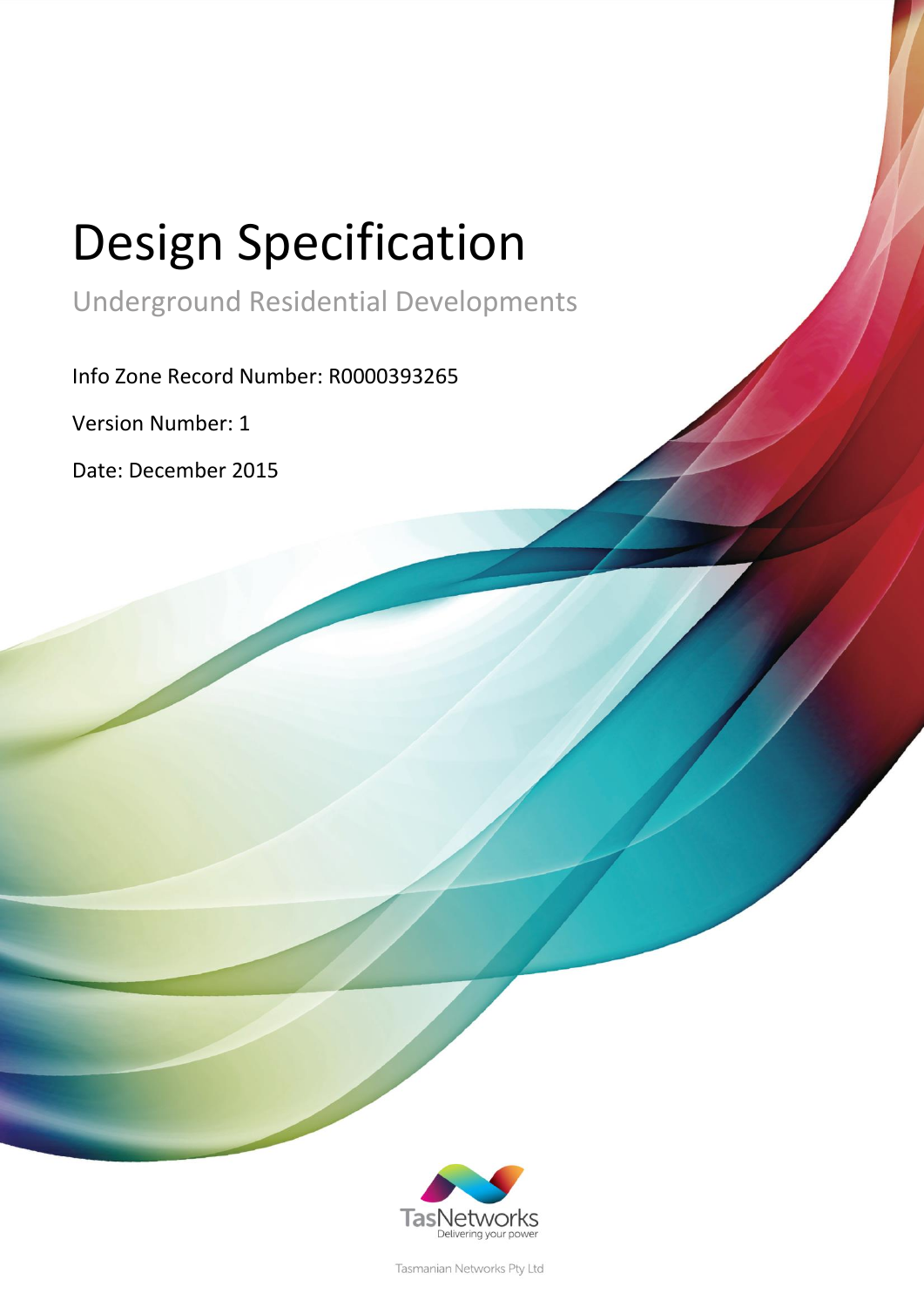

This Page is Intentionally Blank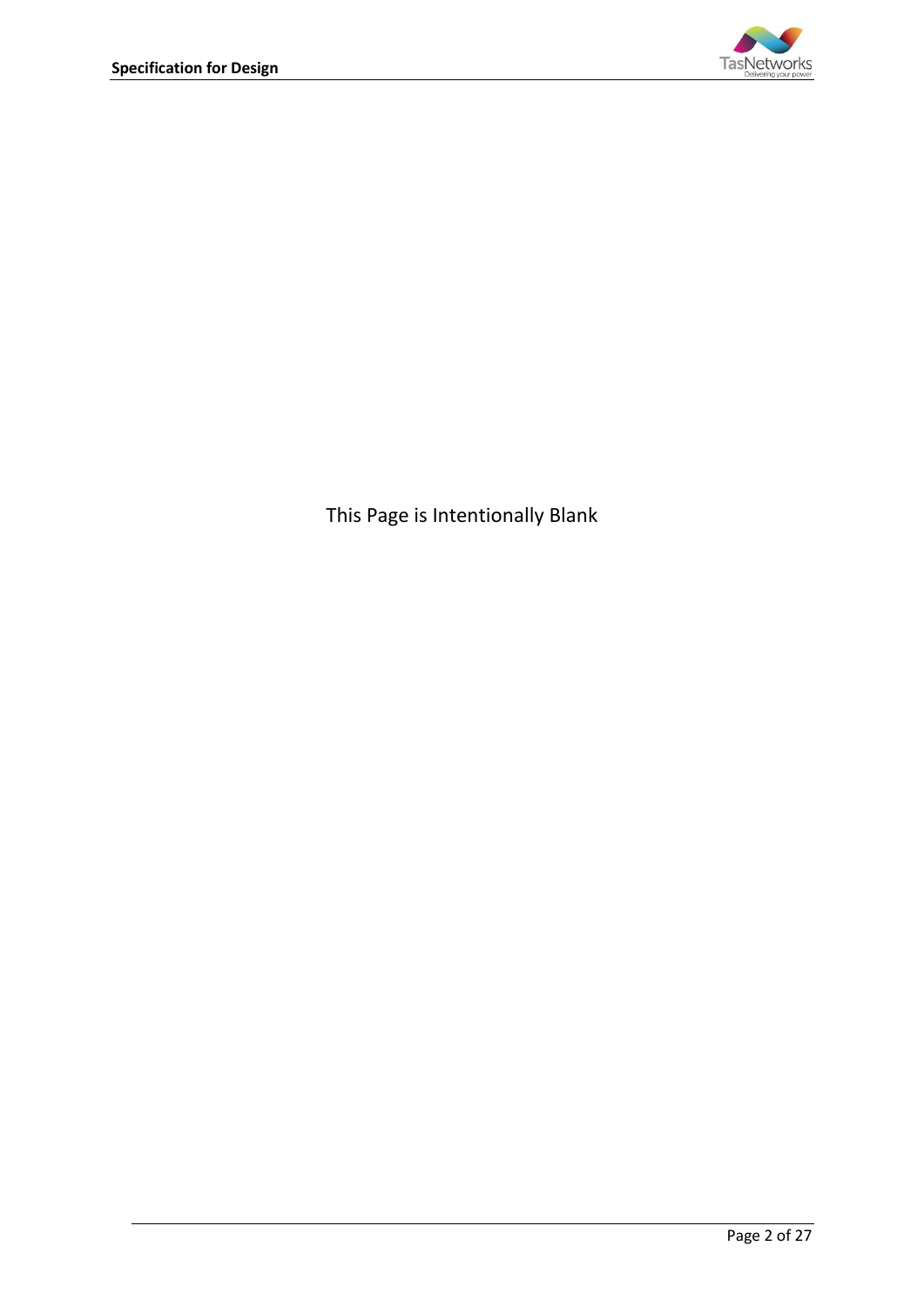

# **Authorisations**

| <b>Action</b> | <b>Name and title</b>                          | <b>Date</b> |
|---------------|------------------------------------------------|-------------|
| Prepared by   | J. Hughes - Substations Asset Engineer         | 15.12.2015  |
| Reviewed by   | J. Goodger - Substations Asset Engineer        | 18.12.2015  |
| Authorised by | A. Ketley - Asset Engineering Leader - Primary | 15.02.2016  |
| Review cycle  | 1 Year                                         |             |

# **Document control**

| <b>Date</b> | <b>Version</b> | <b>Description</b> | <b>Author</b> | Approved<br>by |
|-------------|----------------|--------------------|---------------|----------------|
|             |                |                    |               |                |
|             |                |                    |               |                |
|             |                |                    |               |                |
|             |                |                    |               |                |
|             |                |                    |               |                |

# **Record of revisions**

| Section<br>number | <b>Details</b> |
|-------------------|----------------|
|                   |                |
|                   |                |
|                   |                |
|                   |                |
|                   |                |

© Tasmanian Networks Pty Ltd 2015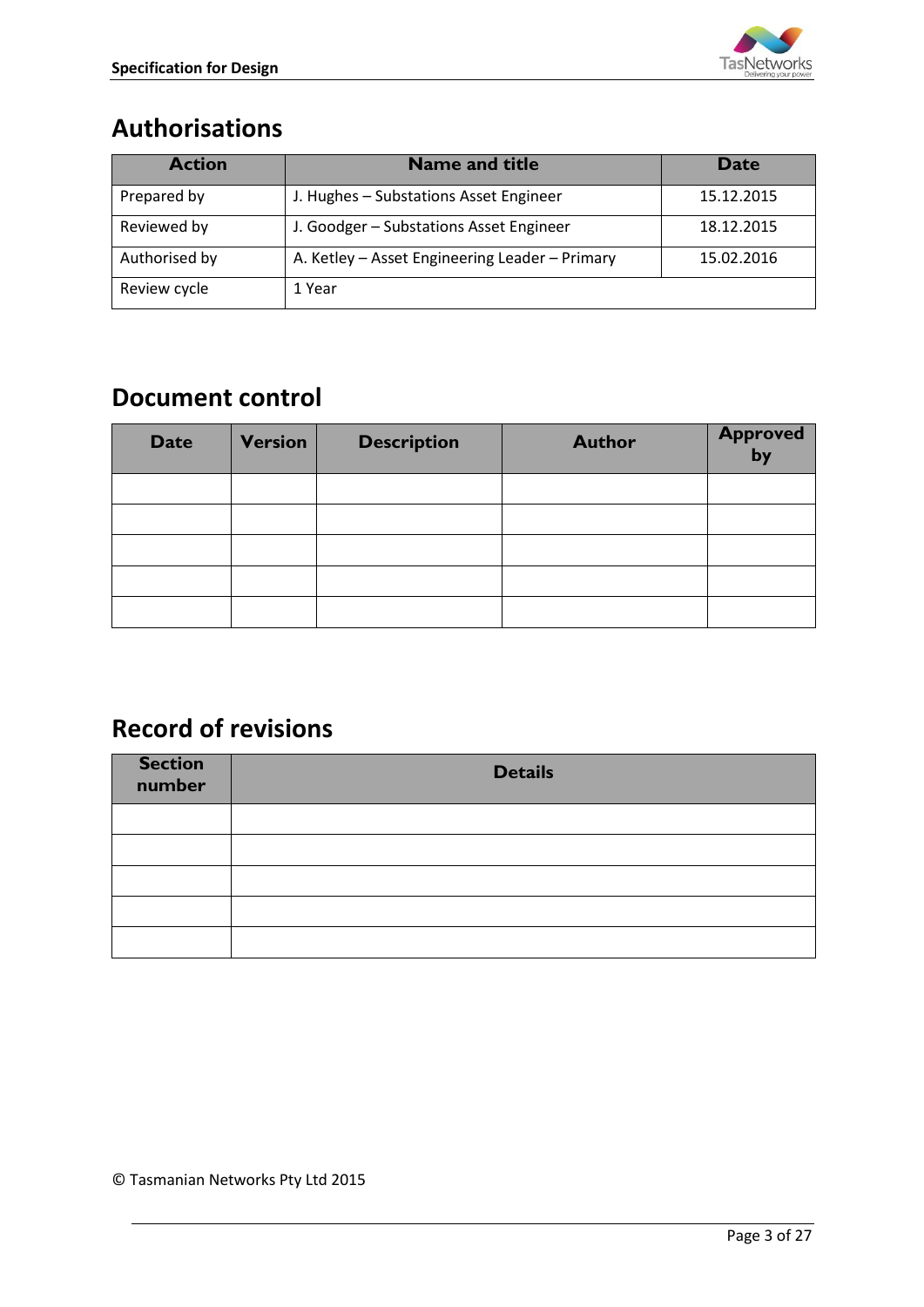

# **Table of Contents**

| 1.  |       |  |  |  |
|-----|-------|--|--|--|
| 2.  |       |  |  |  |
|     | 2.1.  |  |  |  |
|     | 2.2.  |  |  |  |
|     | 2.3.  |  |  |  |
| 3.  |       |  |  |  |
|     | 3.1.  |  |  |  |
|     | 3.2.  |  |  |  |
| 4.  |       |  |  |  |
| 5.  |       |  |  |  |
|     | 5.1.  |  |  |  |
|     | 5.2.  |  |  |  |
| 6.  |       |  |  |  |
| 7.  |       |  |  |  |
| 8.  |       |  |  |  |
|     | 8.1.  |  |  |  |
|     | 8.2.  |  |  |  |
| 9.  |       |  |  |  |
| 10. |       |  |  |  |
| 11. |       |  |  |  |
| 12. |       |  |  |  |
| 13. |       |  |  |  |
|     | 13.1. |  |  |  |
| 14. |       |  |  |  |
| 15. |       |  |  |  |
| 16. |       |  |  |  |
| 17. |       |  |  |  |
| 18. |       |  |  |  |
|     | 18.1. |  |  |  |
|     | 18.2. |  |  |  |
|     | 18.3. |  |  |  |
| 19. |       |  |  |  |
| 20. |       |  |  |  |
| 21. |       |  |  |  |
|     | 21.1. |  |  |  |
|     | 21.2. |  |  |  |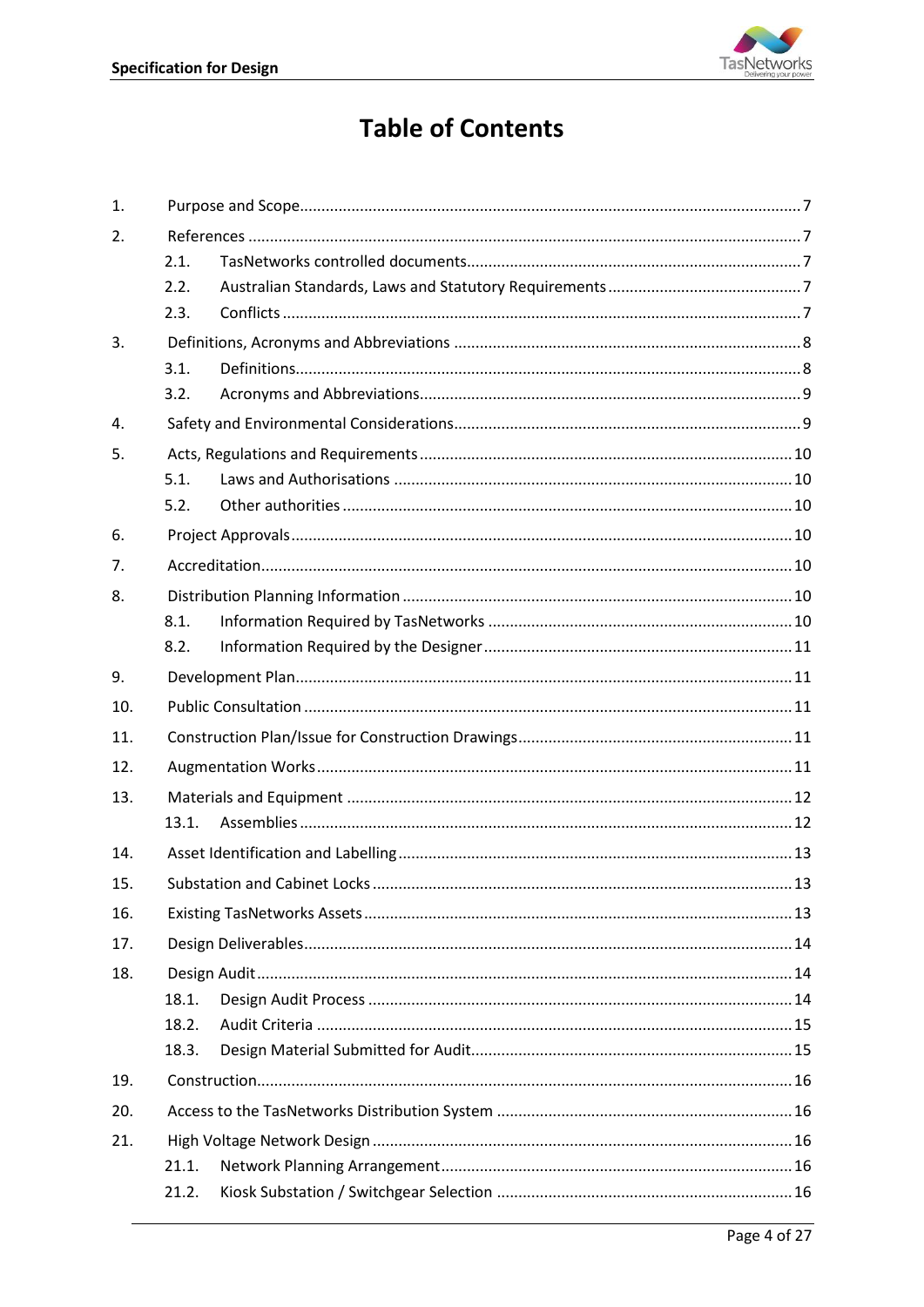

|     | 21.3.  |  |
|-----|--------|--|
|     | 21.4.  |  |
|     | 21.5.  |  |
|     | 21.6.  |  |
|     | 21.7.  |  |
| 22. |        |  |
|     | 22.1.  |  |
|     | 22.2.  |  |
|     | 22.3.  |  |
|     | 22.4.  |  |
|     | 22.5.  |  |
|     | 22.6.  |  |
|     | 22.7.  |  |
|     | 22.8.  |  |
|     | 22.9.  |  |
|     | 22.10. |  |
|     | 22.11. |  |
|     |        |  |
| 23. |        |  |
|     | 23.1.  |  |
|     | 23.2.  |  |
|     | 23.3.  |  |
|     | 23.4.  |  |
|     | 23.5.  |  |
| 24. |        |  |
|     | 24.1.  |  |
|     | 24.2.  |  |
|     | 24.3.  |  |
|     | 24.4.  |  |
|     | 24.5.  |  |
|     | 24.6.  |  |
| 25. |        |  |
| 26. |        |  |
| 27. |        |  |
| 28. |        |  |
|     | 28.1.  |  |
|     | 28.2.  |  |
|     | 28.3.  |  |
|     | 28.4.  |  |
|     | 28.5.  |  |
|     | 28.6.  |  |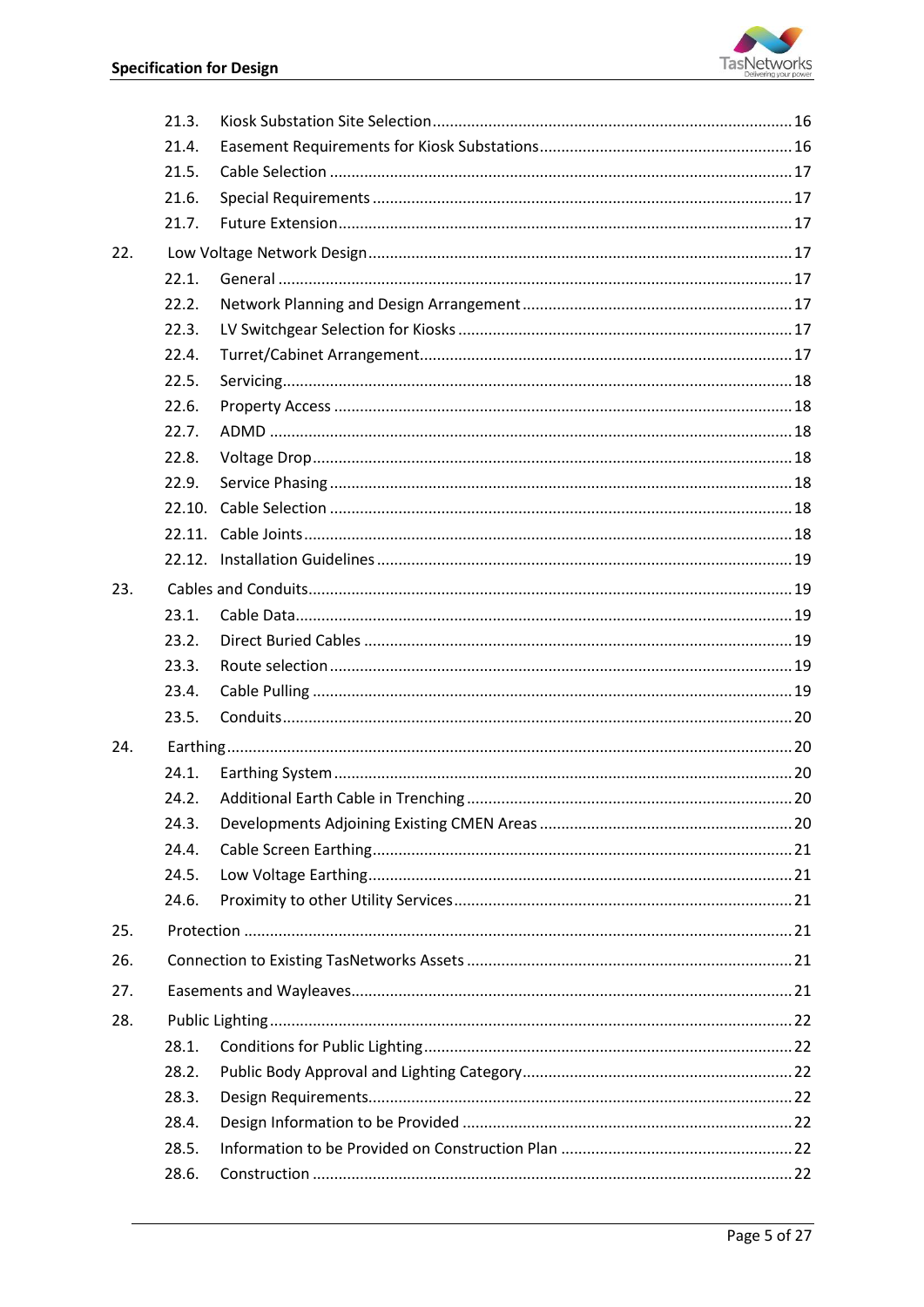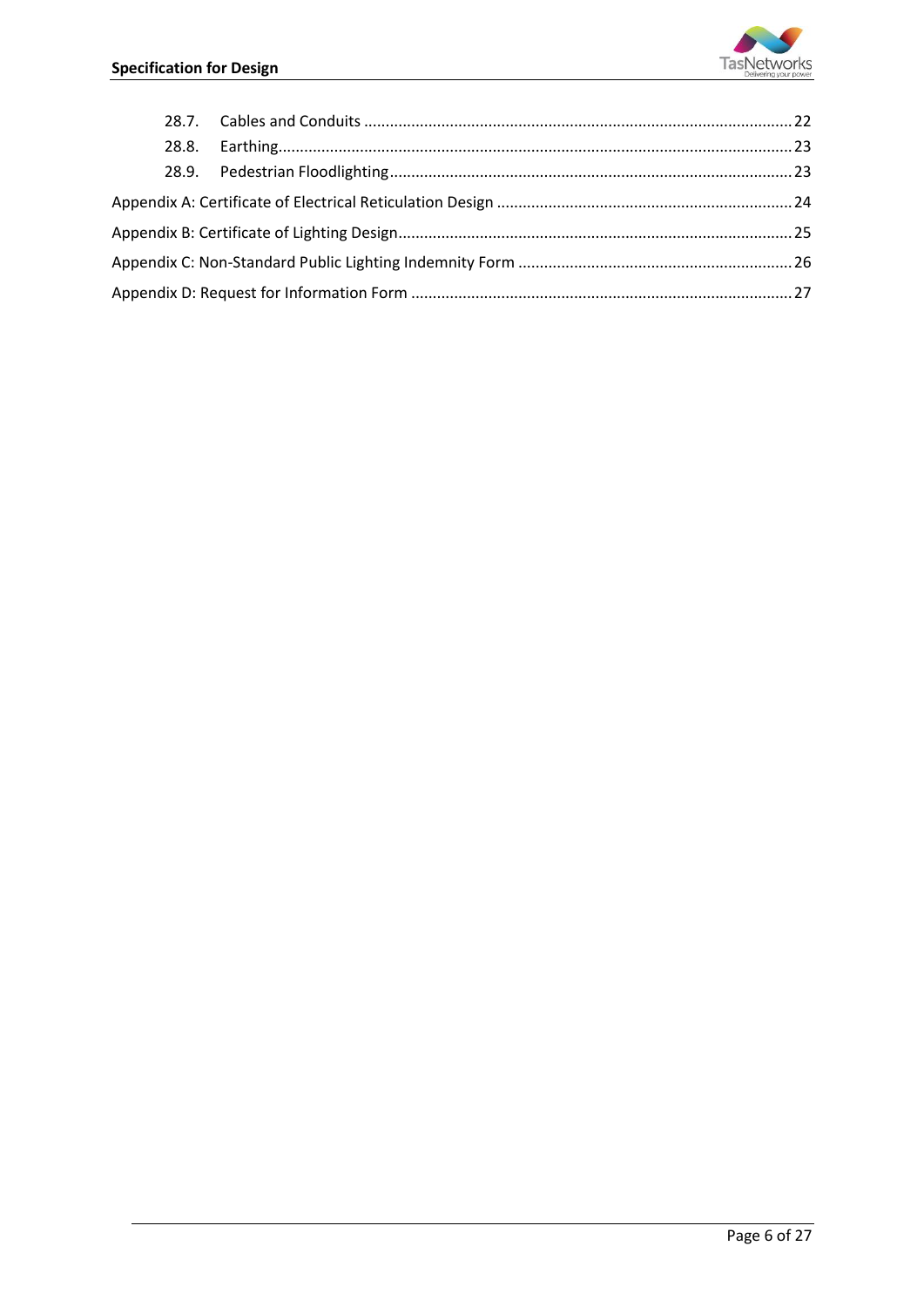

### <span id="page-6-0"></span>**1. Purpose and Scope**

This specification details requirements for the Electrical Reticulation and Public Lighting design of an Underground Residential Development (URD), up to 11 kV or 22 kV as applicable, within the TasNetworks distribution area.

Design undertaken by the Developer's Designer shall be confined to the area defined in the TasNetworks Design Parameters Advice including attachments.

All design shall be to TasNetworks required Design Standards and in accordance with this specification and referenced documents.

### <span id="page-6-1"></span>**2. References**

### <span id="page-6-2"></span>**2.1. TasNetworks controlled documents**

This specification is not a standalone document and shall be read in conjunction with the TasNetworks' related documentation listed below under the TasNetworks Customer Choice arrangement for Underground Residential Subdivisions.

The requirements detailed in any Offer for Network Connection Services and the Network Extension Agreement shall take precedence over this Design Specification.

It is the Developer's responsibility to make themselves fully aware of and to ensure compliance with TasNetworks controlled documents:

- The Developer Guide for Underground Residential Subdivisions;
- TasNetworks Network Planning Requirements;
- Drawing Drafting Standard;
- Distribution Design Standard Kiosk Substation ;
- Distribution Design Standard Underground System;
- Distribution Design Standard Public Lighting;
- Electrical Construction Specification;
- Civil Construction Specification;
- TasNetworks Materials and Assemblies; and
- TasNetworks' Environment & Heritage Design and Construction Standard.

#### <span id="page-6-3"></span>**2.2. Australian Standards, Laws and Statutory Requirements**

All design work shall be completed in accordance with, and shall conform in all respects to, all relevant Australian Standards, Laws, relevant statutory requirements and Electrical Supply Industry best practice.

#### <span id="page-6-4"></span>**2.3. Conflicts**

If conflicting requirements are found to exist between this specification, the listed documents above, or any relevant Australian Standards, the most onerous requirements shall apply unless written clarification has been provided by TasNetworks.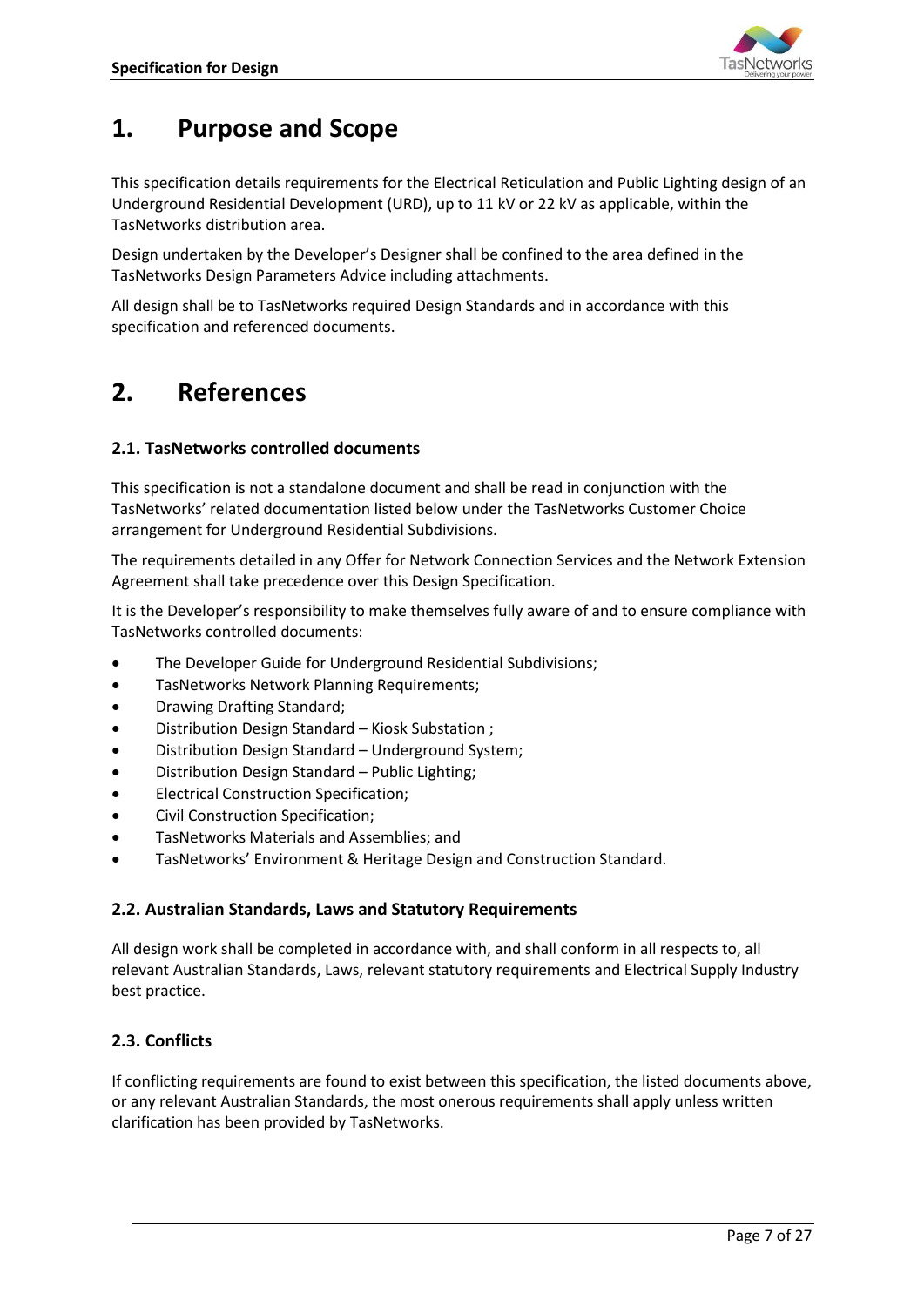

# <span id="page-7-0"></span>**3. Definitions, Acronyms and Abbreviations**

#### <span id="page-7-1"></span>**3.1. Definitions**

**As-Built Documentation:** The Issue for Construction documentation to which approved variations and other required information during the course of construction has been added.

**Audits:** Check for compliance with the applicable TasNetworks specifications, drawings and safety requirements.

**Authorisation:** means an approval, consent, permit, clearance, licence or other preconditions required under Law of from an authority in relation to the Project

**Certificate of Electrical Reticulation Design:** A certificate from the Designer advising that all design undertaken for the Developer has been completed in accordance with TasNetworks requirements, relevant Australian Standards and certified so by a CPEng.

**Certificate of Public Lighting Design**: A certificate from the Designer advising that all design undertaken for the Developer has been completed in accordance with TasNetworks requirements, the requirements of the Public Body, relevant Australian Standards and certified so by a CPEng.

**Construction Plan:** A Construction Plan or plans as defined in Drawing Drafting Standard.

**Contractor:** A company or person (including a subcontractor engaged by the contractor) approved by TasNetworks and selected by the Developer to undertake construction works associated with the project.

**Deed of Materials Compliance:** A document signed by the verifying all materials used are in accordance with TasNetworks' requirements, including TasNetworks' Materials List.

**Designer:** A company selected by the Developer to design and oversee material procurement associated with the Project.

**Design Standard:** The standard of design required by TasNetworks. This is the standard of design that ensures a quality of supply acceptable to TasNetworks customers, continuity of supply and the least long-term cost to TasNetworks.

**Developer:** Any person or company which enters into an agreement with TasNetworks for the electrical reticulation works

**Development:** An area within which the Developer has entered into an agreement with TasNetworks for the Electrical Reticulation works.

**Electrical Reticulation:** Any works within the Development directly associated with the supply of electricity to that Project.

**Electricity Footpath Allocation:** The corridor in the footpath allocated by the local government authority for the installation of electric cables and plant

**Issue for Construction documentation:** Construction issue drawings or documentation that have been assessed as compliant by TasNetworks and certified by the CPEng, for use in construction of the Project.

**Laws:** includes Acts, ordinances, regulations, by-laws, orders, awards and proclamations applicable in Tasmania.

**Liaison Officer:** The TasNetworks officer who forms the direct point of contact for the Developer. Sometimes referred to as TasNetworks' Site Manager.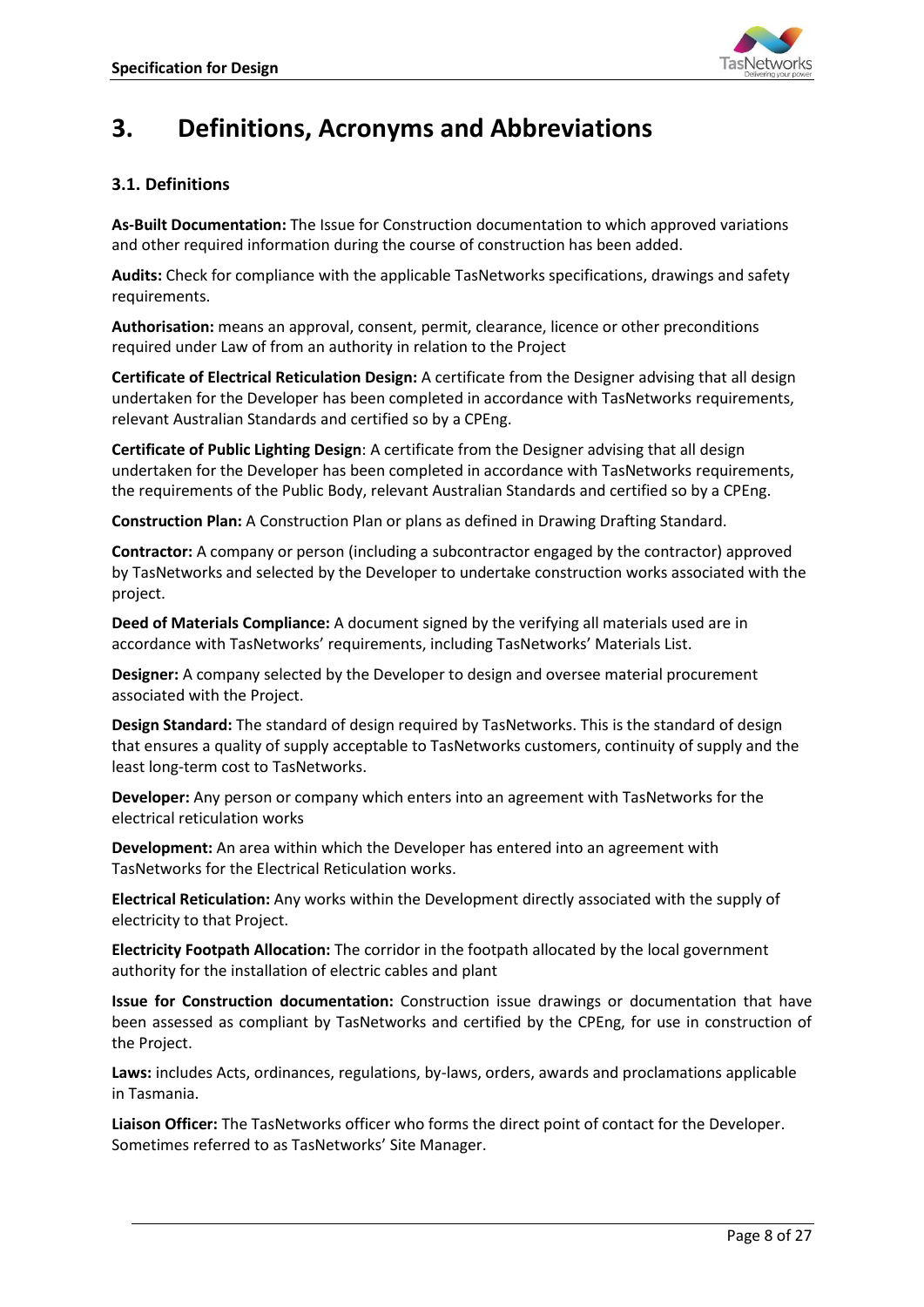

**Project:** All works to be undertaken for installation of Electrical Reticulation infrastructure included in a Development.

**Project Manager:** A company or person selected by the Developer to facilitate, manage and coordinate installation and construction works for the Project on behalf of the Developer.

**Public Body:** A Public Body is a government department or state authority, and includes the following:

- Council / local government authority; and
- Department of State Growth.

**Public Lighting:** Road lighting installed as part of the Project.

**Shall:** Mandatory action (equivalent to 'must').

**Should:** Strongly recommended action. Evidence of due diligence may be requested by TasNetworks where action is not taken.

**TasNetworks' Customer Representative (TCR):** The TasNetworks officer who is responsible for facilitating connection of the Development to the TasNetworks electrical network.

#### <span id="page-8-0"></span>**3.2. Acronyms and Abbreviations**

CMEN - Common Multiple Earthed Neutral.

HV - High Voltage ( $\geq$ 1000 V<sub>AC</sub>)

LV - Low Voltage (<1000  $V_{AC}$ )

RMU - Ring Main Unit.

CPEng – Certified Practising Engineer

<span id="page-8-1"></span>KOG – Kiosk Ordering Guide

### **4. Safety and Environmental Considerations**

The safety and environmental considerations for the project are the responsibility of the Developer.

The Developer shall document and implement a safety management system that complies with all relevant Laws.

The safety of personnel and equipment shall be paramount at all times.

A full safety in design assessment shall be conducted for the URD design in accordance with applicable WHS law and the TasNetworks design standards.

It is the responsibility of the Developer and the Accredited Service Providers (for design and construction) to ensure that environmental due diligence is followed and all reasonable efforts are made to minimise impacts to the environment.

TasNetworks' Environment & Heritage Design and Construction Standard defines the environmental and heritage requirements for design and construction in residential subdivisions. The standard provides TasNetworks' approach to environmental due diligence in design and construction for Underground Residential Subdivisions, as reflected through its legislative and regulatory obligations and strategic plans. It is the minimum expectation in relation to environment and heritage due diligence.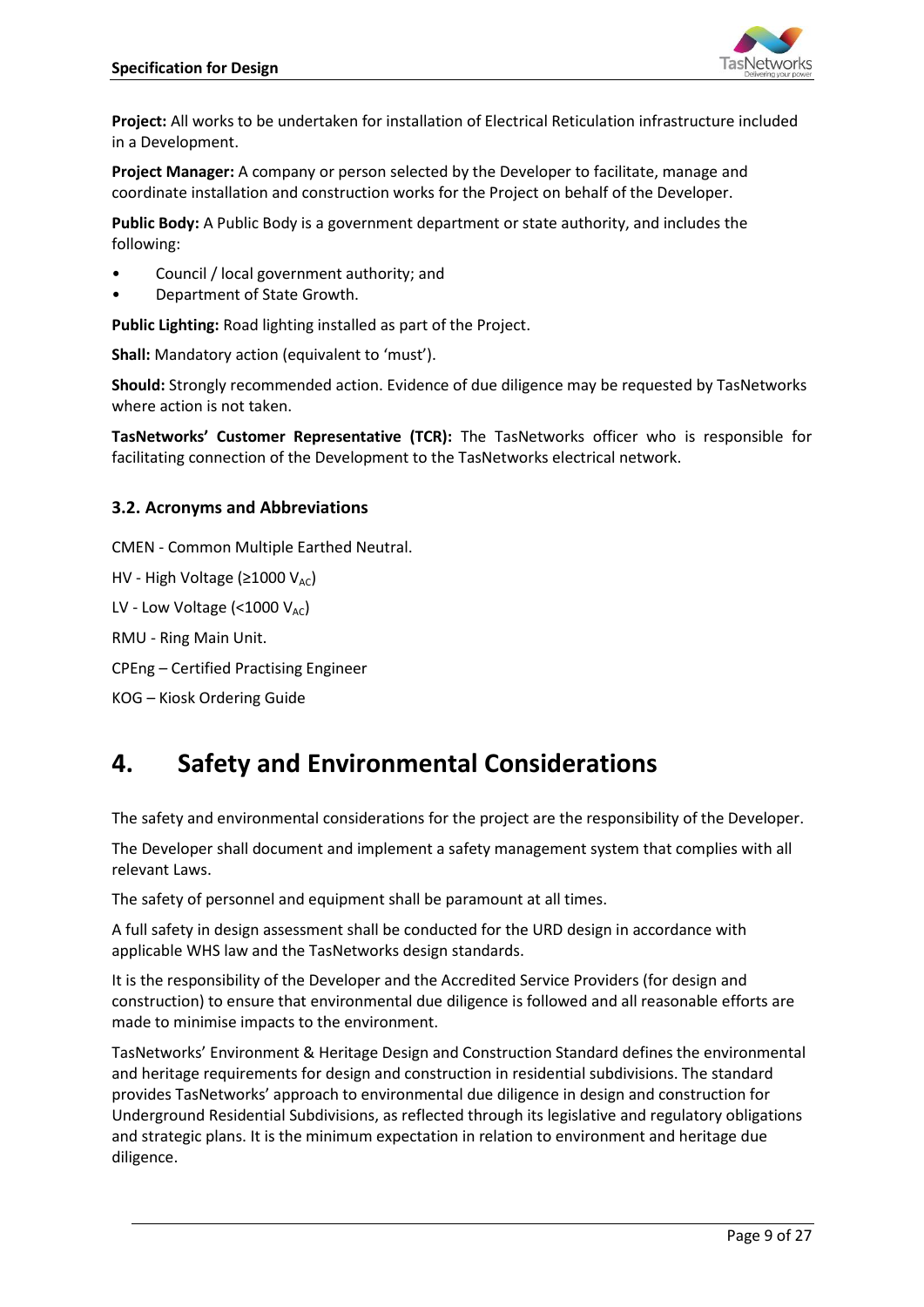

# <span id="page-9-0"></span>**5. Acts, Regulations and Requirements**

#### <span id="page-9-1"></span>**5.1. Laws and Authorisations**

The Developer shall comply with all relevant Laws and Authorisations.

### <span id="page-9-2"></span>**5.2. Other authorities**

<span id="page-9-3"></span>The Developer shall comply with specific requirements of other relevant Authorities and Utilities.

# **6. Project Approvals**

The Developer shall provide TasNetworks with written evidence that all necessary approvals have been obtained and other relevant Authorities notified of the Project.

### <span id="page-9-4"></span>**7. Accreditation**

The Designer shall be accredited by TasNetworks. TasNetworks accreditation process for design is outlined in TasNetworks' Authorised Electrical Designer – Guide and Application Form.

### <span id="page-9-5"></span>**8. Distribution Planning Information**

Prior to the design phase commencing, a scope of work (the extension scope) outlining TasNetworks' planning requirements will be produced by TasNetworks as a key input to the designer. In order to produce this scope, detailed information for the proposed development is required by TasNetworks.

#### <span id="page-9-6"></span>**8.1. Information Required by TasNetworks**

The Developer shall provide an overall concept plan for the entire project. This includes a detailed plan of the present stage to be designed and constructed, and the proposed sequence of all known future stages. An overall layout plan of the development is required which details the following:

- 1. location plan, road names, road boundaries and general notes as relevant;
- 2. proposed allotments, allotment numbers, road boundaries, pathways, allotment dimensions and general notes as relevant;
- 3. future development stages, if relevant, detailing allotments and streets;
- 4. location and dimensions of existing and proposed easements;
- 5. location of driveways and other services; and
- 6. location of any significant natural and cultural values.

Future additional energy loads shall be considered and incorporated into the proposed design and construction plan where appropriate (for example, where the development includes proposed commercial centres and schools).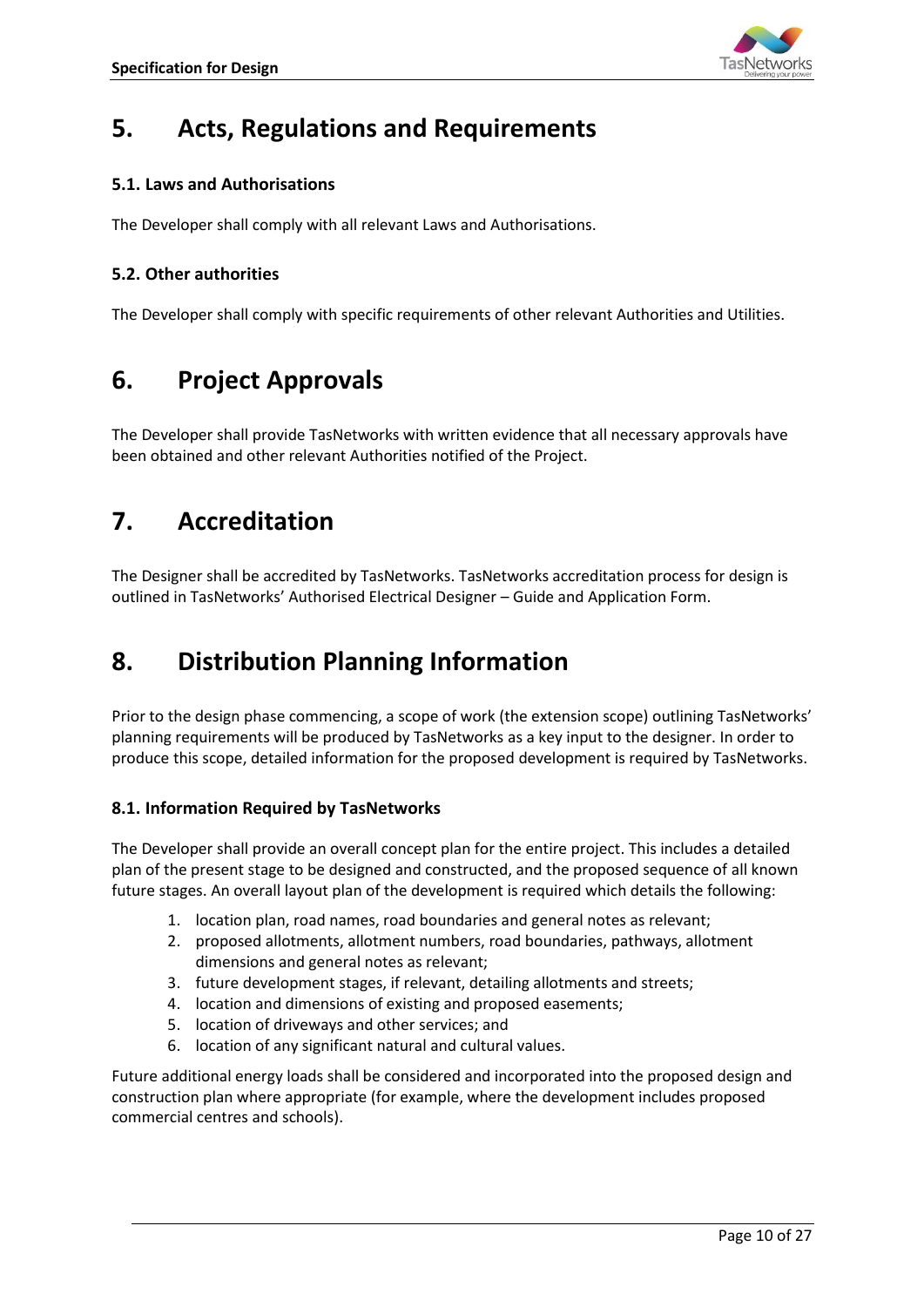

#### <span id="page-10-0"></span>**8.2. Information Required by the Designer**

TasNetworks will provide a scope to the designer which will detail the technical requirements and constraints that shall be adhered to when undertaking the design. This scope will detail information such as capacity requirements to be maintained, existing circuit arrangements and additional assets required to be contributed by TasNetworks. Additional technical information will also be supplied such as the system voltage, point(s) of connection to the TasNetworks distribution network, fault level, up-stream protection details, surrounding assets or any known issues.

Additional information required for design purposes should be requested by the designer through a formal request for information (RFI) to the TasNetworks Customer Representative as necessary (refer appendix D).

### <span id="page-10-1"></span>**9. Development Plan**

A Development plan is a conceptual layout drawing which shows the proposed electrical configuration of an entire subdivision, taking into account future stages. In some cases, a development plan must be prepared by the designer if one does not already exist.

Refer to the Distribution Planning Requirements document for detailed development plan requirements.

### <span id="page-10-2"></span>**10. Public Consultation**

Consideration shall be made in the design to the impact that planned new assets may have on existing residents. Where new assets are included in a design in close proximity to existing residences, the Designer shall notify these householders of the works to be undertaken.

### <span id="page-10-3"></span>**11. Construction Plan/Issue for Construction Drawings**

Drawings submitted shall be to the satisfaction of TasNetworks and in accordance with the Drawing Drafting Standard and any requirements specified in the relevant design standards.

TasNetworks requires design drawings to be submitted in 'real world' latitude and longitude coordinates, with correct drawing numbers as per the Drawing Drafting Standard. To obtain an appropriate range of drawing numbers in sequence, the designer will need to contact the TasNetworks Customer Representative.

# <span id="page-10-4"></span>**12. Augmentation Works**

Any works that involve a direct connection to existing TasNetworks-owned electrical infrastructure are considered to be augmentation works. This applies to both design and construction activities.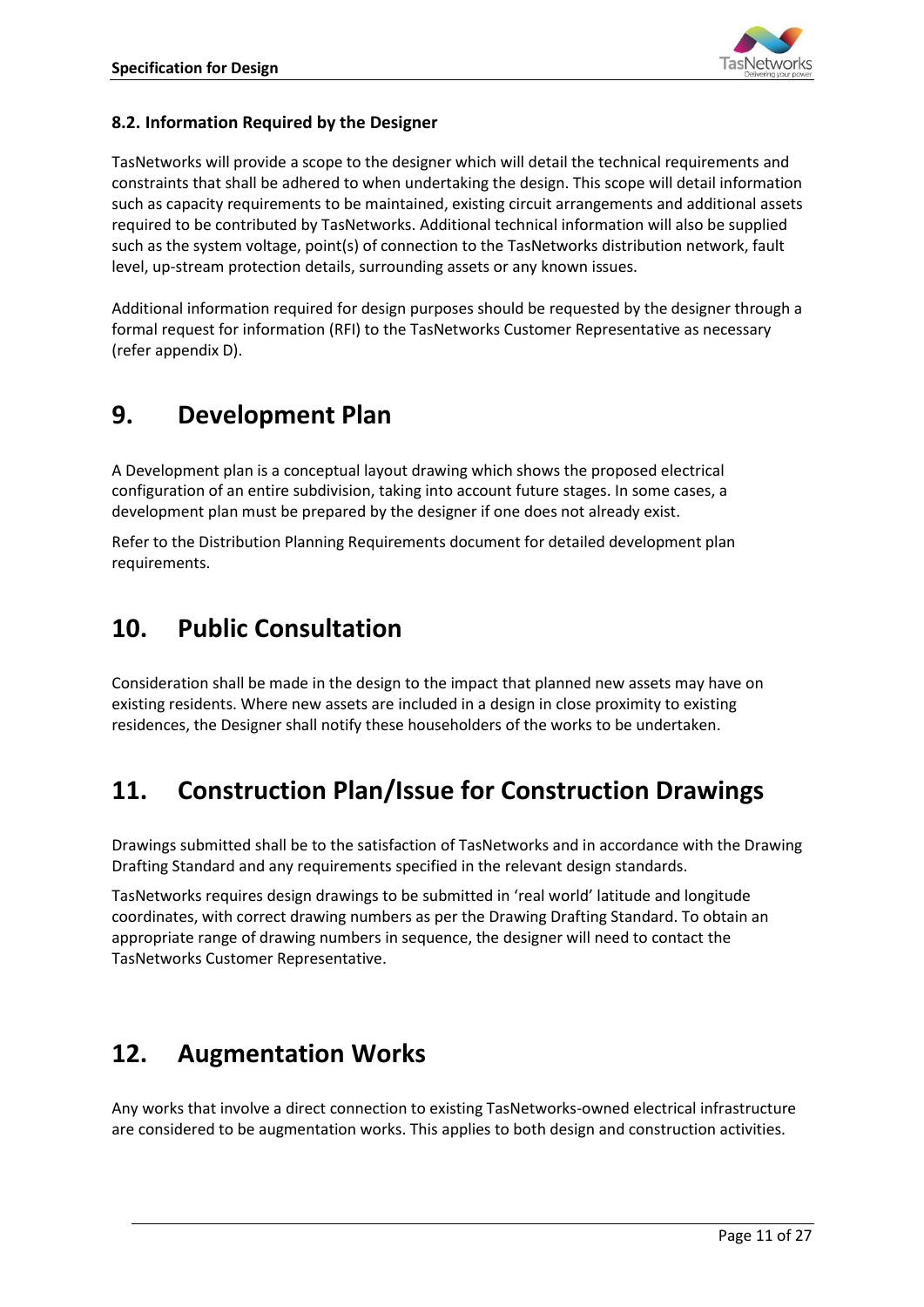

All augmentation design and construction works shall be undertaken by TasNetworks. The scope provided by TasNetworks will detail the boundary of works for the Designer, and will outline components of the design which are the responsibility of TasNetworks such as:

- poletop cable terminations and overhead switchgear; and
- HV and LV underground cable terminations to existing TasNetworks owned assets (e.g. connections to cables installed during a previously completed subdivision stage).

The developer shall seek clarification from TasNetworks where ambiguity exists with regard to the boundary of works to be undertaken by each party.

Any and all boundaries between TasNetworks and the developer shall be shown on the Construction Plan provided to TasNetworks as part of the Design Documentation Submission

### <span id="page-11-0"></span>**13. Materials and Equipment**

All materials for installation and construction work are to be procured by the Developer or its contractors and shall be in accordance with TasNetworks' Materials List. All materials and goods shall be new, free from defects, of merchantable quality, fit for the specified purpose, and conform fully to the requirements of TasNetworks.

To ensure the maintenance of appropriate reliability and safety standards during the transition period to contestability, TasNetworks' Materials List will have the following three categories of materials:

- 1. **Prescribed Materials** These items shall be purchased from TasNetworks approved supplier as specified in the Materials List. Example items include kiosk substations.
- 2. **Approved Materials** For each type of material or good in this category, product details are specified together with approved suppliers. A process will be developed for TasNetworks to assess the suitability of additional products and suppliers. If a product is assessed as meeting TasNetworks' requirements (including being of sufficient quality and compatible with the distribution network), they will be added to the Approved Materials List. Further information including timelines and associated fees will be released at a later date.
- 3. **Consumable Materials** TasNetworks preference is for these items to be purchased from the listed vendor. Alternative vendors may be used but these items shall be equivalent to those in the materials list and comply with all relevant Australian Standards. Example items that do not have to be purchased from an approved vendor include PVC electrical insulation tape, nuts, bolts and washers.

### <span id="page-11-1"></span>**13.1. Assemblies**

The TasNetworks approved materials list consists of parts that have been grouped into standard assemblies (e.g. turret or cabinet assemblies), which can be referenced by the designer to indicate required materials. It is recommended that the designer make reference to these assemblies for standard arrangements throughout the design.

Note there may be cases where additional components are required to complete an assembly. TasNetworks accepts no liability for the accuracy of the standard assemblies, and it is the responsibility of the developer to check and ensure accuracy for the bill of materials, to ensure correct equipment and quantities are ordered for construction.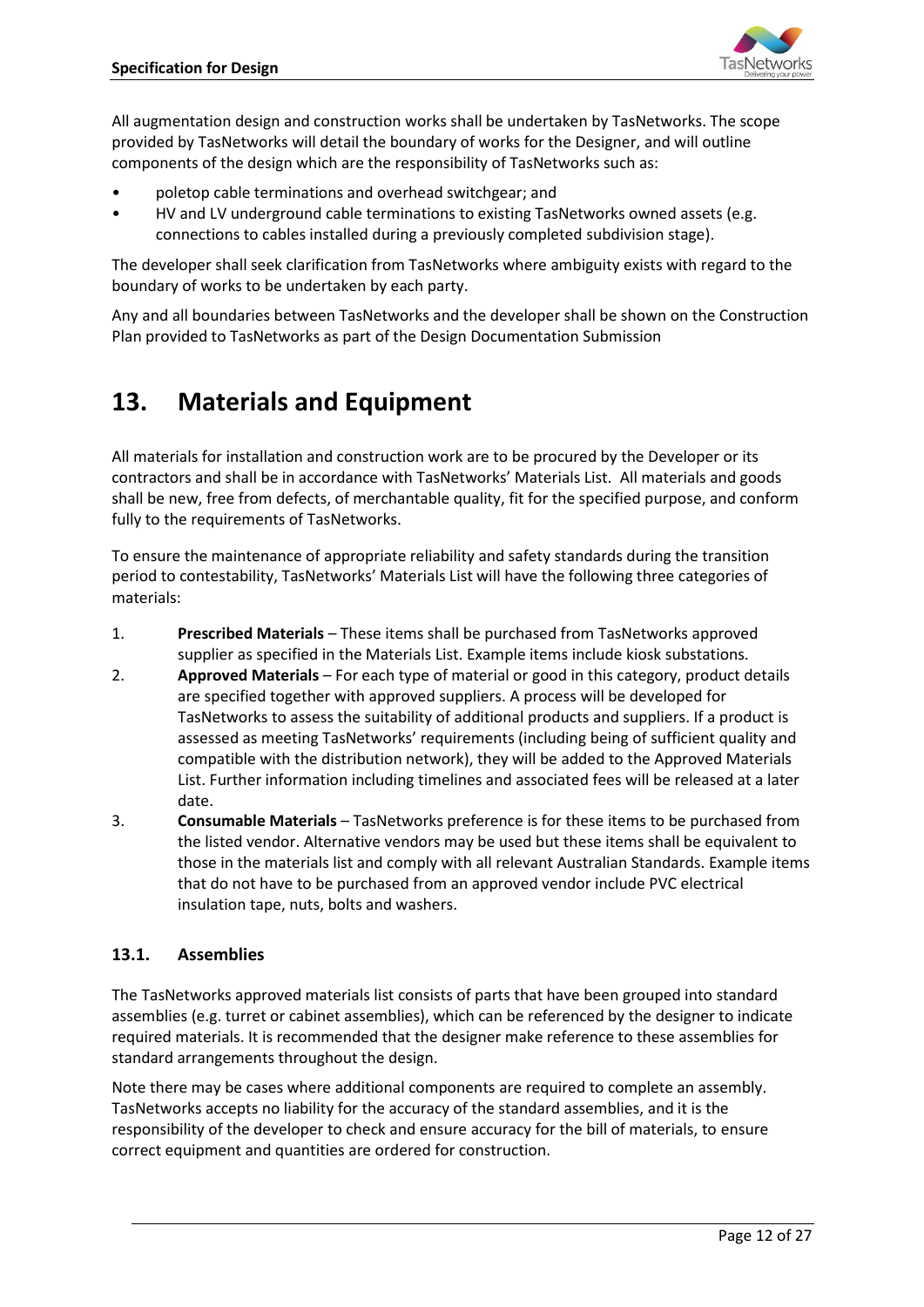

### <span id="page-12-0"></span>**14. Asset Identification and Labelling**

TasNetworks' requires asset ID numbers (unique identifiers) to be assigned to all public lighting columns and kiosk substations. Designers shall contact TasNetworks when the number of new substations and light columns has been ascertained to obtain ID numbers for inclusion on the final design plans.

The Developer shall order the required labels from TasNetworks during the design phase, and is required to affix these during construction. All asset labels must be clearly shown on the design drawings.

All public lighting columns and kiosk substations have a unique identifier, and require an asset tag which will be provided by TasNetworks.

All turrets and cabinets shall be labelled with a unique number, in order starting with the number 1 from the start of the new subdivision (refer to the Electrical Construction Specification for more information).

<span id="page-12-1"></span>Construction Plans shall have all asset IDs shown on them.

# **15. Substation and Cabinet Locks**

TasNetworks' has specific requirements for kiosk substation and cabinet locks which may change depending on the location of the assets. Designers shall specify the locks required according to TasNetworks Materials and Assemblies document. The Developer shall order the required locks from TasNetworks during the design phase, and TasNetworks will affix these after asset handover.

Locks required are detailed below:

- Kiosk Substation
	- o Substation external padlocks (two, one for the HV end and one for the LV end)
	- o Switchgear locks (one for each HV earth switch)
- Cabinet
	- o Door lock

# <span id="page-12-2"></span>**16. Existing TasNetworks Assets**

Technical layout design drawings showing the electrical configuration of the subdivision shall include all existing TasNetworks assets within the boundary of the development, as provided by TasNetworks.

Redundant TasNetworks assets, or assets to be removed or abandoned during construction, shall be clearly labelled and shown on any relevant layout drawings.

The design drawings and construction plan shall clearly articulate the designated work responsibilities with regards to existing TasNetworks assets. Note that the disconnection and removal of any TasNetworks infrastructure shall be completed by TasNetworks.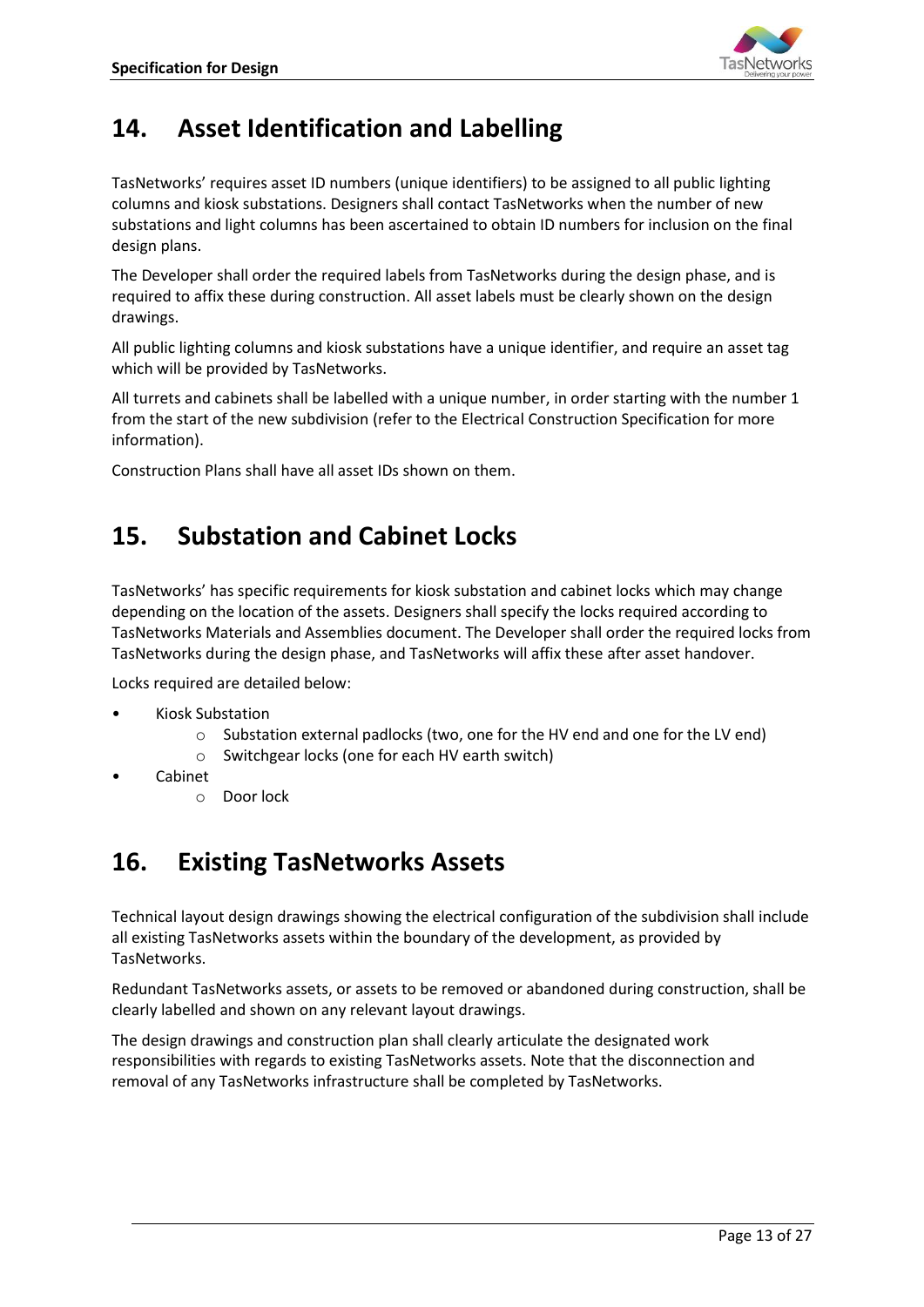

# <span id="page-13-0"></span>**17. Design Deliverables**

The Developer shall submit all relevant design documentation to TasNetworks. This documentation shall include, but not be limited to:

- A completed Design Audit Submission Checklist.
- Construction Plans in accordance with the requirements of Section [11,](#page-10-3) certified by the Designer, and show any physical work boundaries between TasNetworks and the developer in accordance with Section [12;](#page-10-4)
- An electrical Development Plan for the entire subdivision, if required by the Distribution Planning Requirements document.
- A single line diagram for every substation and HV/LV single line layouts where applicable;
- LV Drop calculations for the entire LV reticulation of the project, including calculations for the entire development plan (if one exists), submitted in both electronic and hard copy form;
- kiosk substation and free-standing HV switchgear site requirements as per Distribution Design Standard – Kiosk Substations ;
- Layout drawings indicating all easements that will be made available to TasNetworks prior to asset handover;
- Lighting Design Deliverables as per Distribution Design Standard Public Lighting;
- Confirmation from the Public Body accepting the lighting design submitted;
- A full equipment schedule which references approved TasNetworks stock item numbers and Assemblies as set out in TasNetworks Materials and Assemblies Document;
- A specific schedule of HV and LV cables including all cable details;
- A completed Schneider Kiosk Ordering Guide (KOG) outlining the details of the substation(s) to be ordered (where applicable);
- A contractor works order or equivalent project scope and schedule, outlining the high level construction activities required by the design;
- Cable pulling tension calculations for selected cable runs (were necessary);
- Evidence of a completed safety in design assessment;
- Evidence of a completed environmental risk assessment, including all necessary environmental permits and approvals (e.g. council environmental approval for the subdivision);
- Evidence that the design has been provided to local council and any utilities or public bodies that are affected by the design;
- A project drawing register, detailing drawing reference, description, revision, reviewed and approved dates;
- Completed Certificate of Electrical Reticulation Design, refer Appendix A;
- Completed Certificate of Lighting Design, refer Appendix B;
- Completed Non-standard Public Lighting Indemnity Form, refer Appendix C (where applicable); and
- <span id="page-13-1"></span>• Any other documentation as required by the Design Audit Checklist, or Design Standards.

### **18. Design Audit**

### <span id="page-13-2"></span>**18.1. Design Audit Process**

TasNetworks will audit all designs in accordance with this specification, TasNetworks' Design Audit Process, all relevant TasNetworks Design Standards, relevant Australian Standards, legal requirements and best industry practice.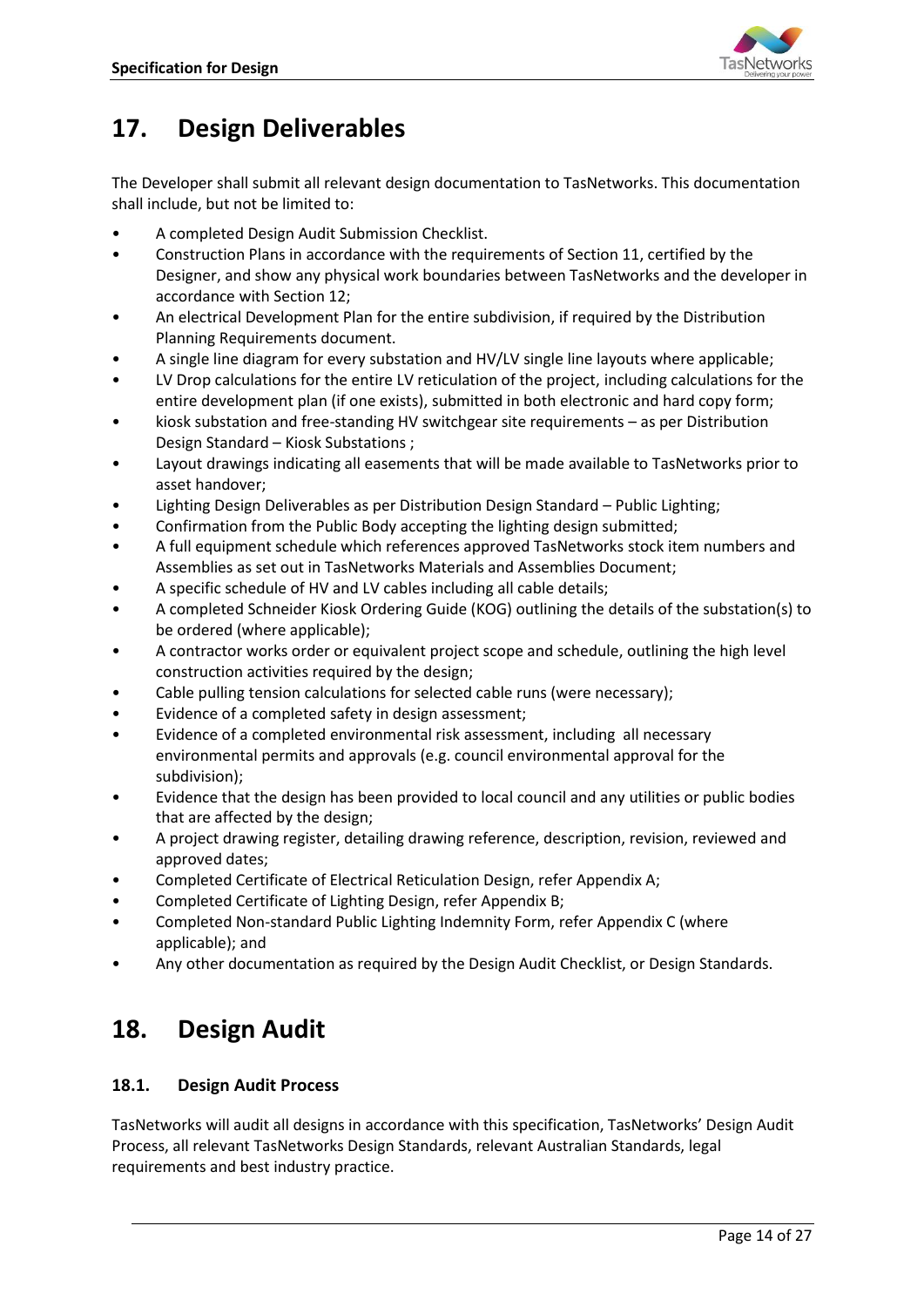

The designer shall complete and submit the TasNetworks Design Audit Submission Checklist (including the declaration) when submitting the completed design for auditing to TasNetworks. Designs submissions not including this checklist shall be rejected by TasNetworks.

A Certificate of Acceptance will be issued by TasNetworks for designs which pass the design audit. This certificate will be required as evidence of design acceptance by TasNetworks during the first construction audit gate (refer to the Construction Audit Process documentation).The Design Material submitted for Audit can only become Issue for Construction documents once a Certificate of Acceptance is received from TasNetworks.

The designer may request from TasNetworks a copy of the audit checklist that will be used to assess each design.

For designs that meet the majority of TasNetworks' criteria but where minor rectification work is required, a Certificate of Conditional Acceptance will be issued. This certificate provides authorisation for the design to proceed up to but not including the construction phase; however the rectified design will be required to be resubmitted to TasNetworks for re-auditing prior to construction. A Certificate of Acceptance will be issued by TasNetworks for the sufficiently corrected design, and this certificate shall be presented to TasNetworks during the first construction audit gate in order to proceed with further construction.

### <span id="page-14-0"></span>**18.2. Audit Criteria**

Audits shall be for general compliance and acceptance by TasNetworks only and shall in no way relieve the Designer of responsibility for suitability or correctness of the design.

The audit shall be for compliance to the following:

- offer of Network Connection Services;
- original project plan submitted by the Developer (unless otherwise agreed by TasNetworks);
- the scope(s) provided by TasNetworks;
- TasNetworks' design / planning standards and criteria;
- design material to be submitted as outlined i[n 16](#page-12-2) [above;](#page-12-2)
- this specification;
- any additional information or advice provided during a formal RFI process;
- environmental, safety, operability and maintainability considerations;
- correct referencing to Construction Standards;
- Drawing Drafting Standard; and
- TasNetworks' materials specifications and requirements, including TasNetworks Materials and Assemblies Document.

Should the design not comply with TasNetworks' requirements, a report detailing the noncompliance(s) will be issued to the designer. All non-compliances shall be rectified and a re-Audit undertaken to ensure such non-compliance has been rectified prior to issue for construction. TasNetworks will apply a charge for each re-Audit as per the hourly rates outlined in TasNetworks' Developer Guide for Underground Residential Subdivisions. Note: The use of the correct / specified materials will be subject to site Audit during construction.

Accredited Electrical Designers may request a copy of the full design audit check sheet used by TasNetworks, prior to submitting a completed design.

#### <span id="page-14-1"></span>**18.3. Design Material Submitted for Audit**

All design deliverables listed in Section [17](#page-13-0) are required to be submitted for audit.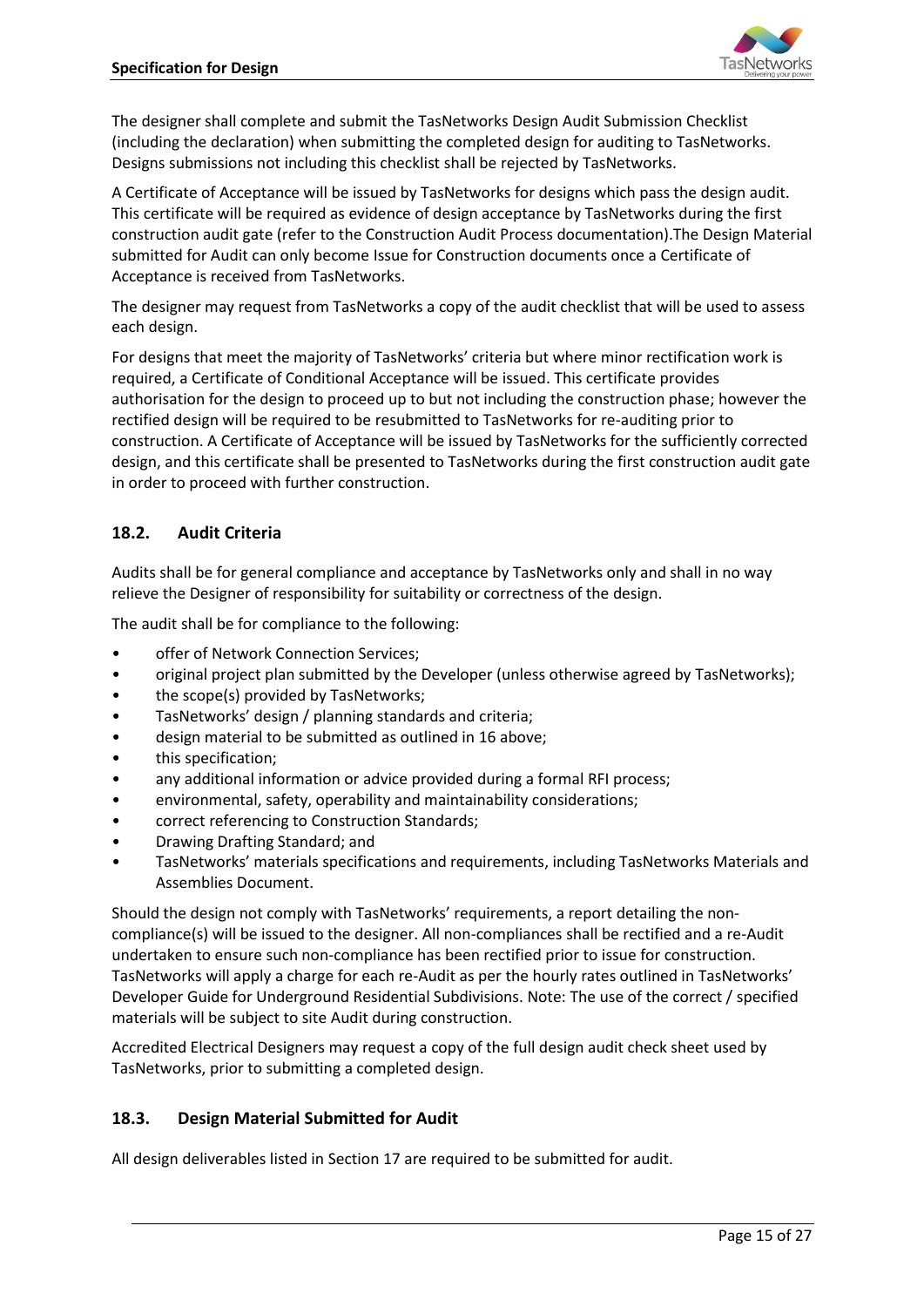

### <span id="page-15-0"></span>**19. Construction**

Construction shall not commence prior to TasNetworks' final Design Audit and release of the Approved, Audited Issue for Construction documentation. Construction undertaken prior to release of the Issue for Construction documentation and associated pre-start meeting, as required, shall be at the Developer's risk and rectification of faults shall be undertaken at no cost to TasNetworks.

### <span id="page-15-1"></span>**20. Access to the TasNetworks Distribution System**

If there are existing TasNetworks assets (e.g. power lines or cables) traversing the proposed development, the Developer or TasNetworks may choose for TasNetworks to relocate these assets at the Developer's cost.

The Electrical Contractor shall not have access to the TasNetworks distribution system unless specifically authorised in writing by TasNetworks. The Electrical Construction Specification clause "Access to the TasNetworks Distribution System" details responsibility for supply and installation of materials for connection to the TasNetworks distribution system associated with the Project.

# <span id="page-15-2"></span>**21. High Voltage Network Design**

### <span id="page-15-3"></span>**21.1. Network Planning Arrangement**

The TasNetworks Network Planning Requirements document sets out general network planning arrangement details. Any additional requirements will be detailed in TasNetworks' extension and augmentation scopes (refer to the Developer Guide for Customer Choice) and shall be incorporated into the Developer's design.

### <span id="page-15-4"></span>**21.2. Kiosk Substation / Switchgear Selection**

The available range of kiosk substations and associated switchgear is contained in the Kiosk Design Standard and general information for the selection of HV switchgear is provided in the TasNetworks Network Planning Requirements document.

All new kiosk substation installations shall use a circuit breaker for HV transformer protection due to the benefits it provides over fuse protection.

### <span id="page-15-5"></span>**21.3. Kiosk Substation Site Selection**

General requirements for site selection are contained in the Kiosk Design Standard, and any specific requirements will be detailed in the extension and augmentation scopes (refer to the Developer Guide for Customer Choice).

### <span id="page-15-6"></span>**21.4. Easement Requirements for Kiosk Substations**

Easements shall be acquired in accordance with details provided in the Distribution Design Standard – Kiosk Substations.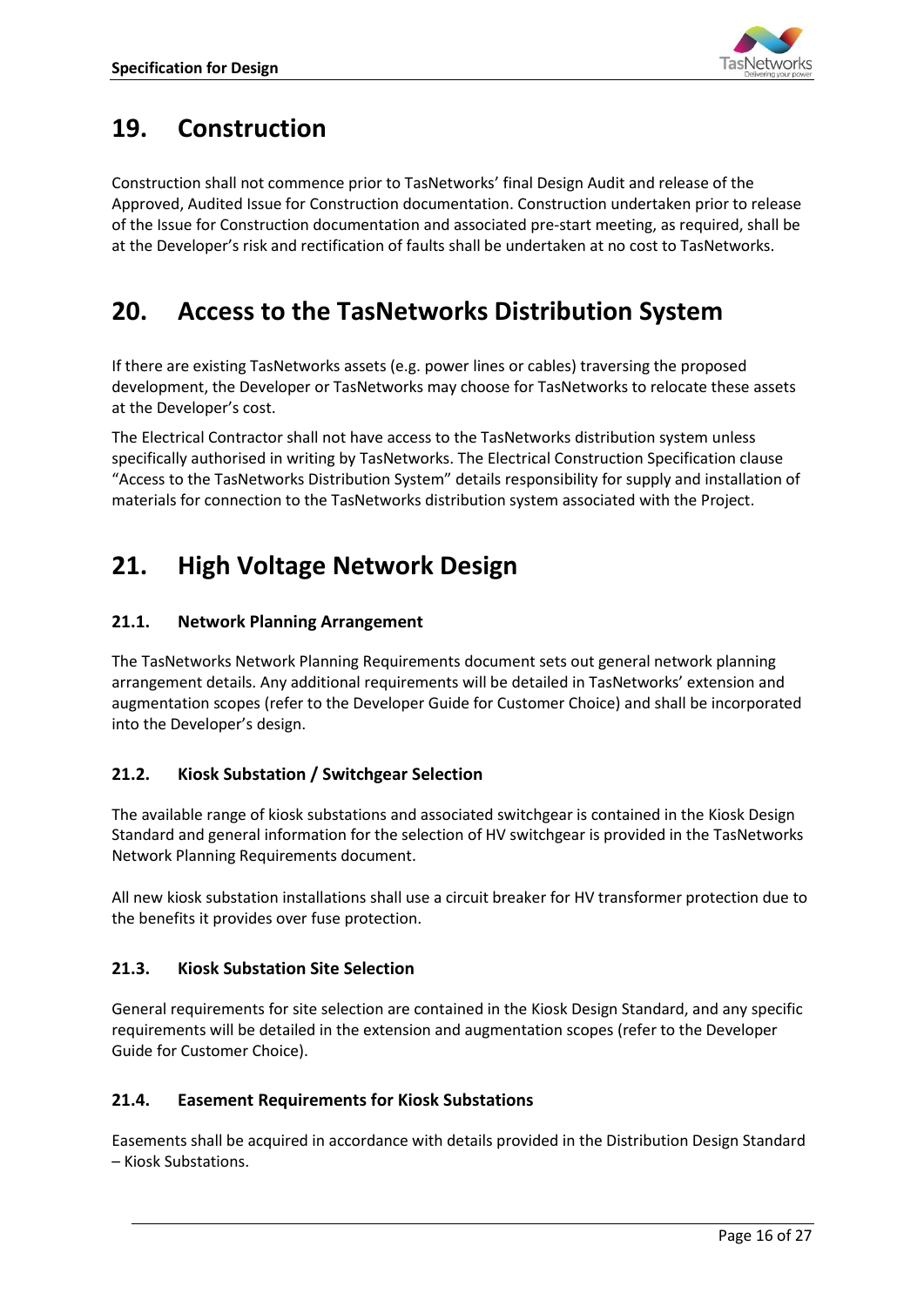

### <span id="page-16-0"></span>**21.5. Cable Selection**

The standard range and application of underground cables is listed in the Underground Design Standard.

#### <span id="page-16-1"></span>**21.6. Special Requirements**

Where heavily loaded and/or multiple cables are to be installed, the TasNetworks Customer Representative (TCR) shall advise TasNetworks requirements, which may include cable ratings to be used in design, cable trench cross sections and non-standard bedding material.

### <span id="page-16-2"></span>**21.7. Future Extension**

Unless directed otherwise by the TCR, conduit(s) for future HV cable shall be terminated and capped in line with conduit for future LV distribution cables. The location of conduit ends shall be clearly identified on drawings submitted as part of the Design Audit. Easements shall be acquired over all conduit routes for future cable.

### <span id="page-16-3"></span>**22. Low Voltage Network Design**

### <span id="page-16-4"></span>**22.1. General**

TasNetworks' low voltage distribution system operates as a Multiple Earthed Neutral (MEN) system. All designs shall ensure that the MEN configuration remains and that all neutrals are bonded across open points unless otherwise specified by TasNetworks.

#### <span id="page-16-5"></span>**22.2. Network Planning and Design Arrangement**

The TasNetworks Network Planning Requirements document defines network planning arrangement details.

#### <span id="page-16-6"></span>**22.3. LV Switchgear Selection for Kiosks**

The available range of kiosk substations and associated switchgear is contained in the Kiosk Design Standard and general information for the selection of LV switchgear is provided in the TasNetworks Network Planning Requirements document.

All new kiosk substation installations shall use a circuit breaker for LV cable protection due to the benefits it provides over fuse protection.

#### <span id="page-16-7"></span>**22.4. Turret/Cabinet Arrangement**

TasNetworks' standard arrangement for underground LV supply is the 'loop in loop out' turret/cabinet system which eliminates the need for underground cable joints. It is a requirement of the LV Design that this arrangement be used wherever possible.

Where the stage of the electrical development ends at a linking turret/cabinet, it shall be installed in its final position. If, to facilitate the future installation of the next LV distribution cable, a conduit bend or bends is required, TasNetworks will specify the requirements for size and/or length in the extension and augmentation scopes.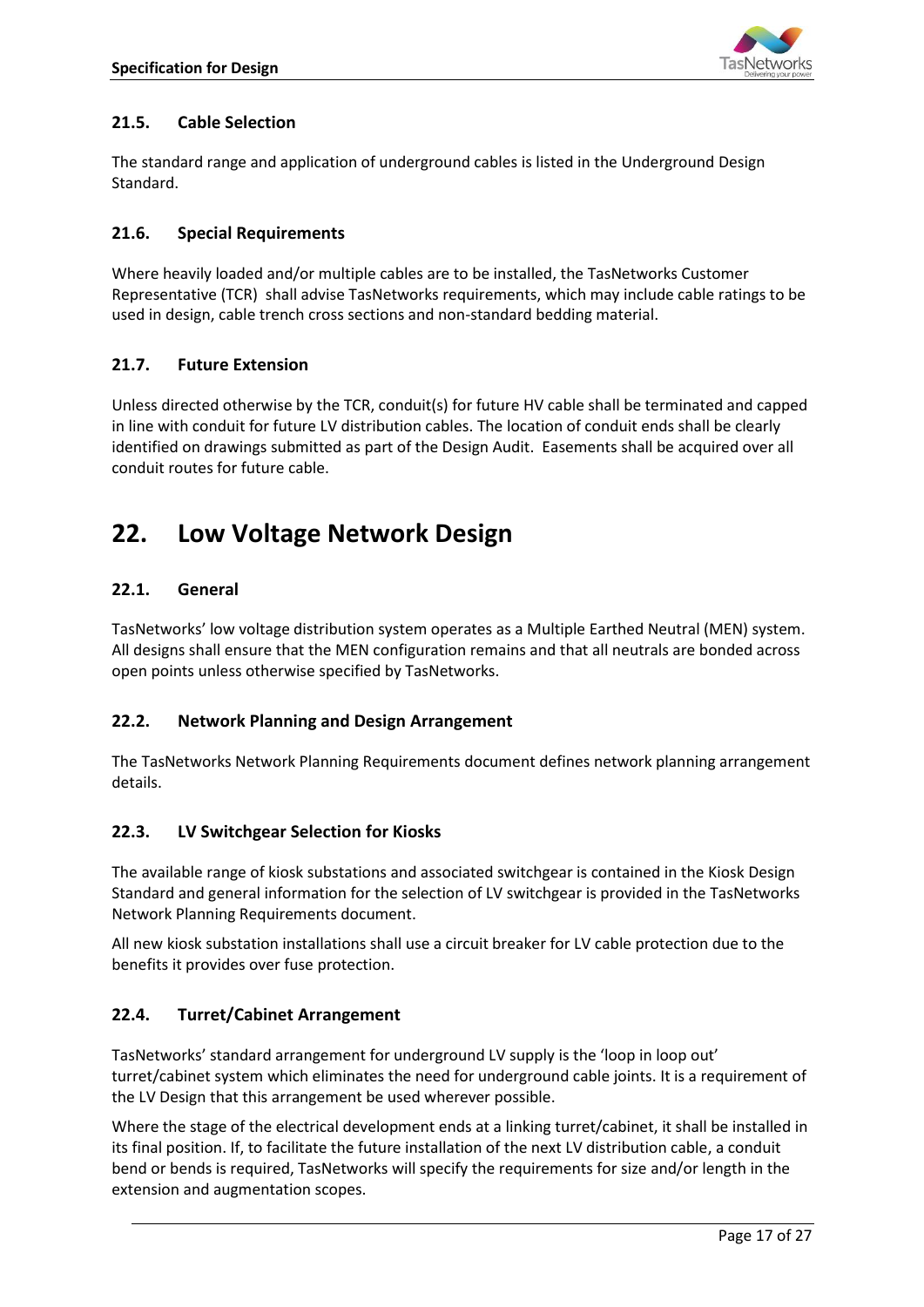

#### <span id="page-17-0"></span>**22.5. Servicing**

Low voltage customer services shall be clearly shown on the subdivision electrical layout drawing. Service conduits shall not be more than 15m, shall not cross property boundaries, and must not be run along the street to reach further properties unless servicing a cul-de-sac or equivalent block configuration.

### <span id="page-17-1"></span>**22.6. Property Access**

TasNetworks requires that electricity LV turrets be placed on the footpath between property boundaries adjacent to the survey peg. Should the Developer require special driveway arrangements, such arrangements shall be indicated on the Developer's plans submitted to TasNetworks and if additional costs result they shall borne by the Developer.

#### <span id="page-17-2"></span>**22.7. ADMD**

The After Diversity Maximum Demand (ADMD) value to be applied is defined in the TasNetworks Network Planning Requirements document.

#### <span id="page-17-3"></span>**22.8. Voltage Drop**

Permissible voltage range and design rules are specified in the TasNetworks Network Planning Requirements document.

#### <span id="page-17-4"></span>**22.9. Service Phasing**

The following principles shall be adopted when determining service phasing:

- the total number of services on each phase shall as far as possible be equal;
- the sum of the moments of each phase the product of load (number of houses) and distance (number of spans) from the source transformer, should be approximately equal so that voltage drop is equal along the LV circuit; and
- designs shall, as far as practicable, eliminate possible future out-of-balances.

Design drawings provided in the Design Material Submitted for Audit shall indicate the service connections that will be allocated from each turret to each lot.

#### <span id="page-17-5"></span>**22.10. Cable Selection**

TasNetworks' standard ranges of cables are to be utilised as per the Underground Design Standard. The TCR may specify requirements for cable size for network security or future load requirements.

The Underground Design Standard also provides physical details of cables including minimum bending radii's and maximum pulling tensions.

#### <span id="page-17-6"></span>**22.11. Cable Joints**

Joints are not permitted in HV or LV cables unless written agreement has been received from the TCR.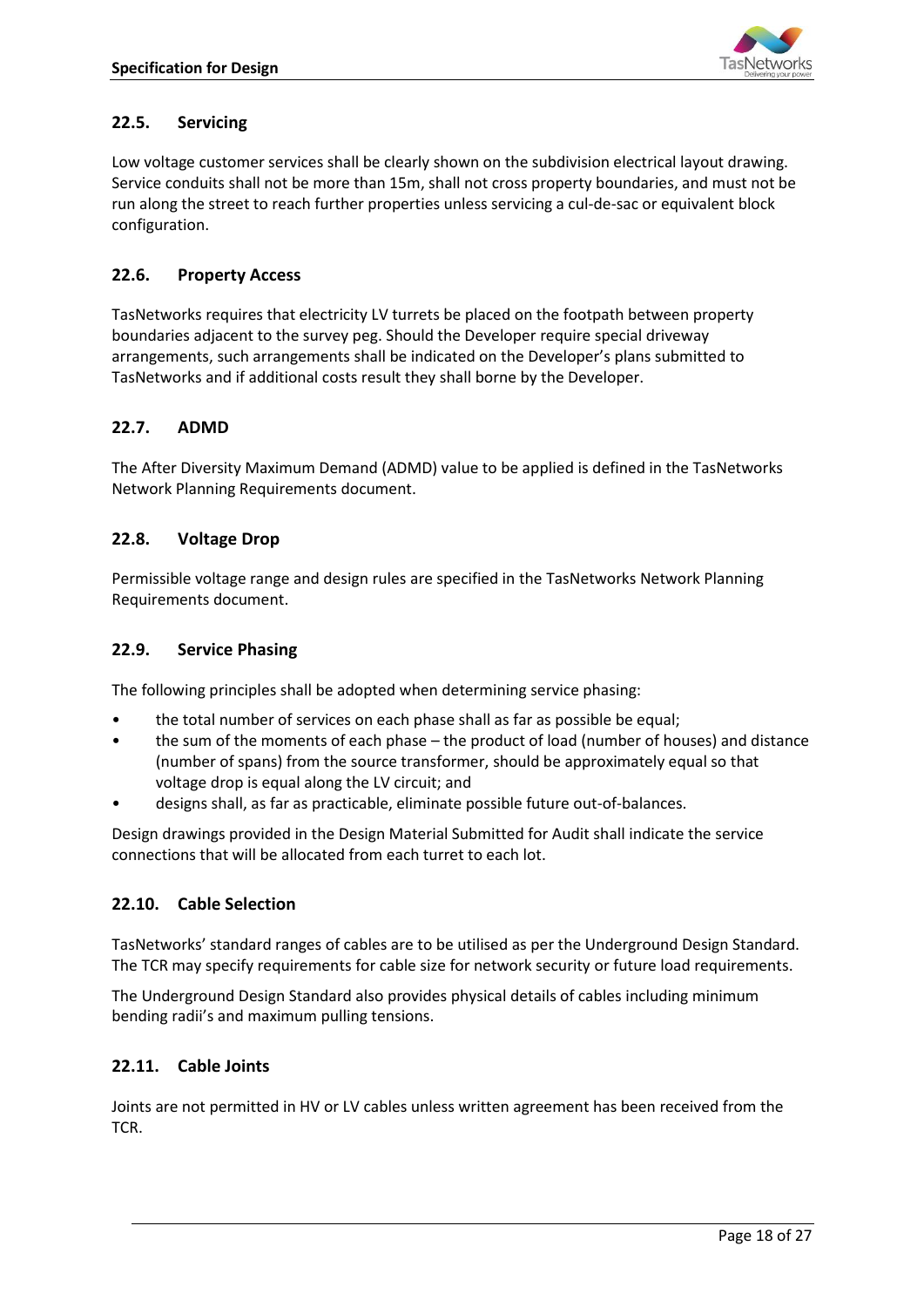

#### <span id="page-18-0"></span>**22.12. Installation Guidelines**

<span id="page-18-1"></span>The TasNetworks Network Planning Requirements document includes general statements on installation issues and recommended actions.

### **23. Cables and Conduits**

#### <span id="page-18-2"></span>**23.1. Cable Data**

General and electrical design information is provided for cables in the Underground Design Standard, including minimum bending radii and maximum pulling tensions.

#### <span id="page-18-3"></span>**23.2. Direct Buried Cables**

To enable sufficient ratings in contingency scenarios, TasNetworks requires that all HV and LV cables are direct buried unless additional mechanical protection is required as per the Distribution Design Standard – Underground Systems (e.g. underneath road crossings).

#### <span id="page-18-4"></span>**23.3. Route selection**

Factors to be taken into account for the cable route selection are included in the Underground Design Standard.

The design of cable routes shall be practical for the installation of cables and, where possible, the design of long cable runs and cable runs with a number of horizontal bends should be confirmed with the cable installer.

At locations such as the front of kiosk substations, cable is to be installed in sweep bends with a radius not less than the cable minimum bending radius. Applicable details are provided in the Underground Design Standard.

Underground cable installations shall not be constructed through private lots using easements to provide access between streets or stages of a development. Developers shall create a laneway (road reserve) between property allotments to provide a suitable access for underground cable installation and maintenance. Approval shall not be granted for a cabling route without associated vehicular access.

#### <span id="page-18-5"></span>**23.4. Cable Pulling**

Maximum cable installation pulling tensions provided in the Underground Design Standard shall not be exceeded.

The design shall be such that the maximum allowable cable side pressure, due to pulling around bends, is not exceeded during cable installation. Where reduced cable installation pulling tensions are required the revised maximum installation pulling tension shall be clearly noted on the Issue for Construction documentation.

Note that TasNetworks may require design calculations be submitted for selected cable runs.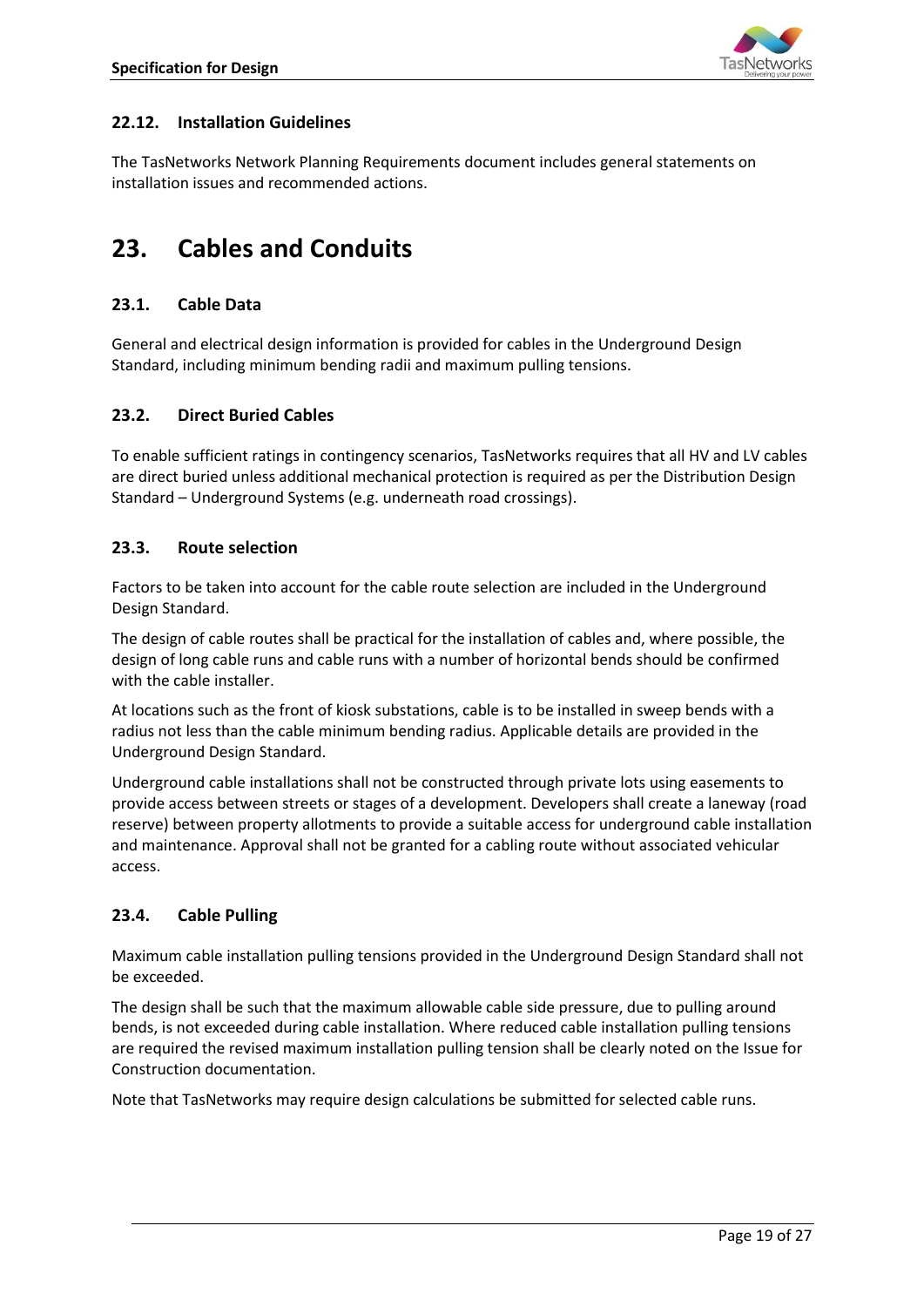

### <span id="page-19-0"></span>**23.5. Conduits**

All cables and conduits are to be installed as per the Electrical Construction Specification. The design of all cables and conduits shall allow installation in accordance with the Electrical and Civil Construction Specifications.

Spare conduits shall be provided as specified by TasNetworks to facilitate future cable as specified in the TasNetworks Network Planning Requirements document.

Unless directed otherwise by TasNetworks, conduit(s) for future HV cable shall be terminated and capped in line with conduit for future LV distribution cable.

Refer Section [22.4](#page-16-7) for the requirement to enable a future subdivision extension to connect to an existing end turret or cabinet of a development.

### <span id="page-19-1"></span>**24. Earthing**

### <span id="page-19-2"></span>**24.1. Earthing System**

A Combined Multiple Earthing system (CMEN, where HV and LV earths are tied together) is preferred for kiosk substations installed in underground residential subdivisions and all reasonable steps shall be taken to provide this system. General information on CMEN and separate HV and LV earth systems is provided in the Underground Design Standard along with site requirements.

The Designer shall be responsible for conducting tests to establish earthing conditions. TasNetworks may be requested to provide input if general earthing conditions in the vicinity of the project are known.

#### <span id="page-19-3"></span>**24.2. Additional Earth Cable in Trenching**

In areas of poor earthing the addition of an earth cable in trenches may be utilised to save considerable cost and effort in achieving the specified earth readings and, should the cable be required, the trench earth cable shall be detailed in the Issue for Construction documentation.

The additional earth cable may be utilised to connect to existing assets or otherwise utilised to aid in achieving the specified earth readings.

### <span id="page-19-4"></span>**24.3. Developments Adjoining Existing CMEN Areas**

The Developer is not authorised to make the connection to an existing installed earth system. As a result it is not possible, during construction, to confirm if the designed earthing performance for the interconnected installation has been achieved.

In the majority of circumstances, the local earthing system including the surrounding MEN of the Development will provide compliant step and touch potentials; this shall be verified through testing.

In circumstances where CMEN earthing compliance requires a MEN interconnection by TasNetworks on commissioning, appropriately conservative design calculations may be used and accepted by TasNetworks as sufficient evidence of earthing compliance. In these circumstances, the Developer shall demonstrate to TasNetworks, through testing or other means, that their installed earthing achieves a performance equivalent to the design calculations.

Note that this approach will only be accepted where earthing conditions are especially complex and local earthing options are of grossly unreasonable cost or effort. Techniques such as deep drilling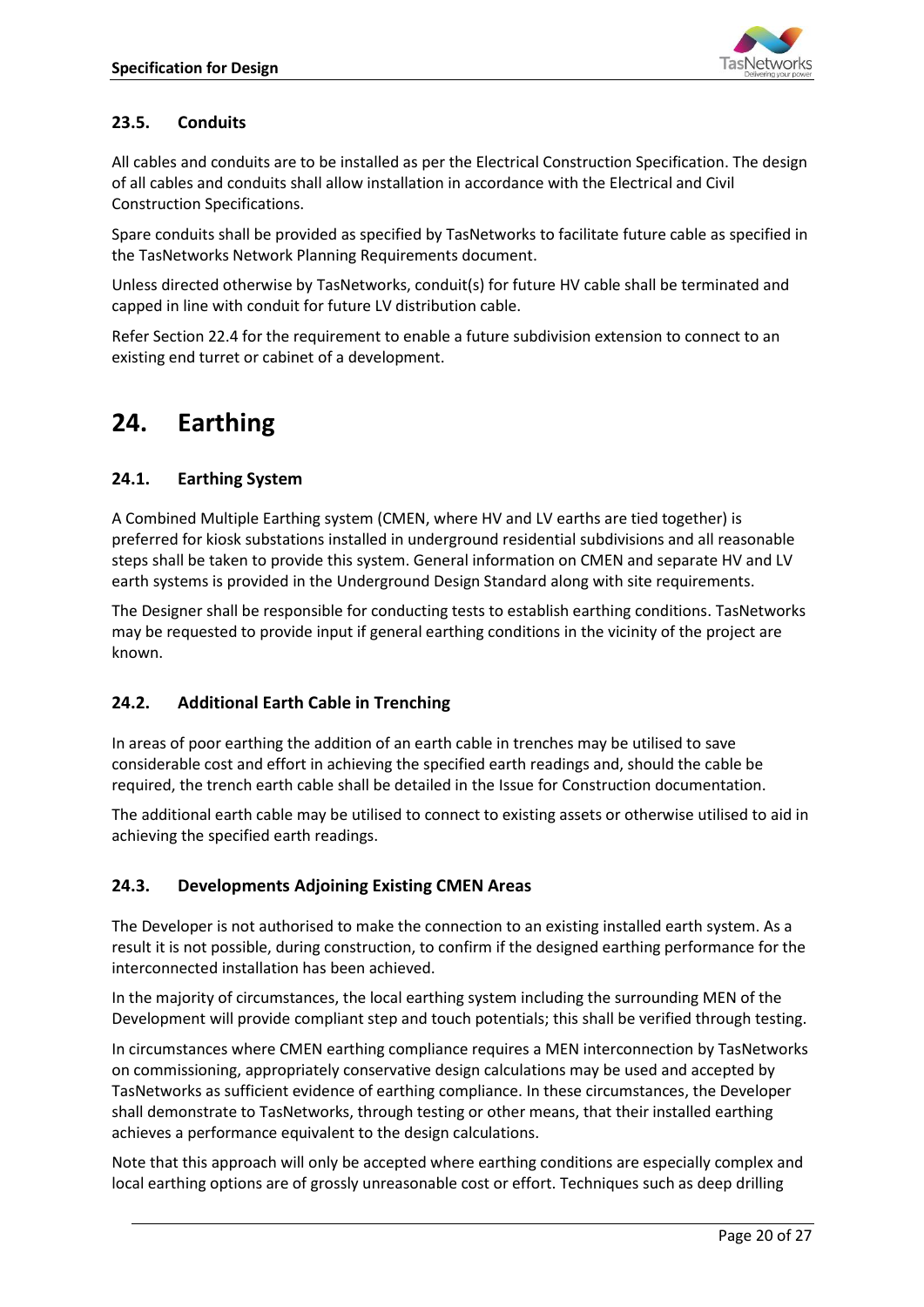

and trench earthing are the preferred methods of achieving local earthing system compliance, and shall be required where deemed reasonable by TasNetworks.

In circumstances where CMEN earthing compliance is difficult to achieve, on request and depending on availability, TasNetworks may be able to provide earthing performance information for systems in the vicinity of the development.

#### <span id="page-20-0"></span>**24.4. Cable Screen Earthing**

Cable screen earthing shall be in accordance with the requirements of the Underground Design Standard.

#### <span id="page-20-1"></span>**24.5. Low Voltage Earthing**

LV turrets, cabinets, and public lighting shall be earthed in accordance with the Underground and Public Lighting Design Standards and Standard Construction Drawings as applicable.

#### <span id="page-20-2"></span>**24.6. Proximity to other Utility Services**

Required clearances to other services (gas, water, sewage, and telecommunications) assets are provided in the Standard Construction Drawings. Approval shall be obtained from all relevant utilities with assets in proximity to the developer's designed earthing. This approval shall form part of the design documentation for audit.

### <span id="page-20-3"></span>**25. Protection**

All protection settings for HV and LV circuit breakers must be provided as part of the design submission. This includes the protection settings for any existing substations that utilise a spare LV circuit as part of the design.

### <span id="page-20-4"></span>**26. Connection to Existing TasNetworks Assets**

For the purpose of Electrical Works the Developer shall not have access to the TasNetworks distribution system including the earthing system. However, the design shall include equipment up to the construction interface point in accordance with the Electrical Construction Specification.

### <span id="page-20-5"></span>**27. Easements and Wayleaves**

The Developer shall grant to, or obtain in favour of, TasNetworks any easement/s and wayleaves for electricity purposes as nominated, containing such terms and conditions as required by TasNetworks, in accordance with the Connection Contract between TasNetworks and the Developer. The required sizes for underground cable and kiosk substation easements are detailed in the relevant design standards.

For further information refer to the Developer Guide for Underground Residential Subdivisions.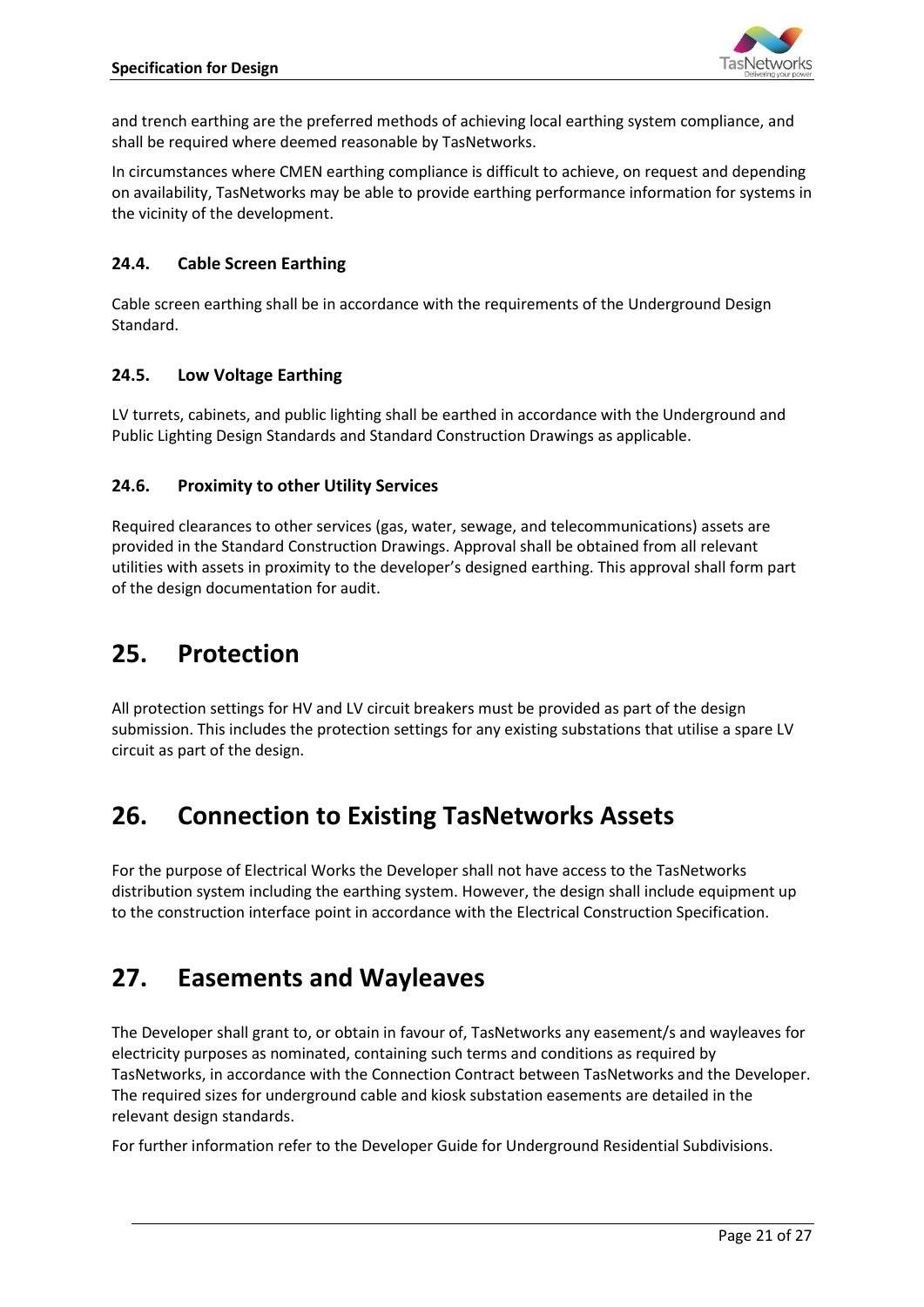

### <span id="page-21-0"></span>**28. Public Lighting**

#### <span id="page-21-1"></span>**28.1. Conditions for Public Lighting**

Only equipment selected from the TasNetworks Materials and Assemblies list shall be accepted as public lighting. In order for lighting to be considered for the Public Lighting Tariff scheme, TasNetworks standard luminaires shall be used.

### <span id="page-21-2"></span>**28.2. Public Body Approval and Lighting Category**

The Designer shall confer with the Public Body to obtain necessary lighting scheme approval and agreement in relation to the lighting category, or categories, to be applied. Additionally the Designer shall provide documentary evidence to TasNetworks, as required in the Certificate of Lighting Design, demonstrating Public Body acceptance of the Public Lighting design submitted.

#### <span id="page-21-3"></span>**28.3. Design Requirements**

The TCR shall supply necessary TasNetworks design information including luminaire and lamp information and luminaire photometric files ('I' tables in .cie format or in .ies format) to the Designer for use in the lighting layout design. Electrical design shall utilise service cable and details provided in the Public Lighting Design Standard and Standard Construction Drawings.

#### <span id="page-21-4"></span>**28.4. Design Information to be Provided**

Documentation demonstrating compliance with the Public Lighting standard AS/NZS 1158 is required.

Schemes that do not fully comply with the requirements of the Public Lighting Design Standard, except as defined below, require provision of the indemnity included as Appendix C. Such documentation shall be submitted with the Certificate of Lighting Design.

#### <span id="page-21-5"></span>**28.5. Information to be Provided on Construction Plan**

Information demonstrating design compliance with AS/NZS 1158 or the requirements of the relevant Public Body shall be provided on construction plans.

In addition, any information necessary for correct installation of the scheme as detailed in the Public Lighting Construction Standard Drawings shall be referenced and a full materials schedule with assemblies shall be included.

#### <span id="page-21-6"></span>**28.6. Construction**

The design shall allow for installation in accordance with details provided in the Public Lighting Standard Construction Drawings and on the alignment agreed with the relevant Public Body.

#### <span id="page-21-7"></span>**28.7. Cables and Conduits**

The Public Lighting Design Standard provides detail of cables to be used to supply Lighting installations. All underground cables shall be installed in conduits as detailed in the Public Lighting and Underground Standard Construction Drawings.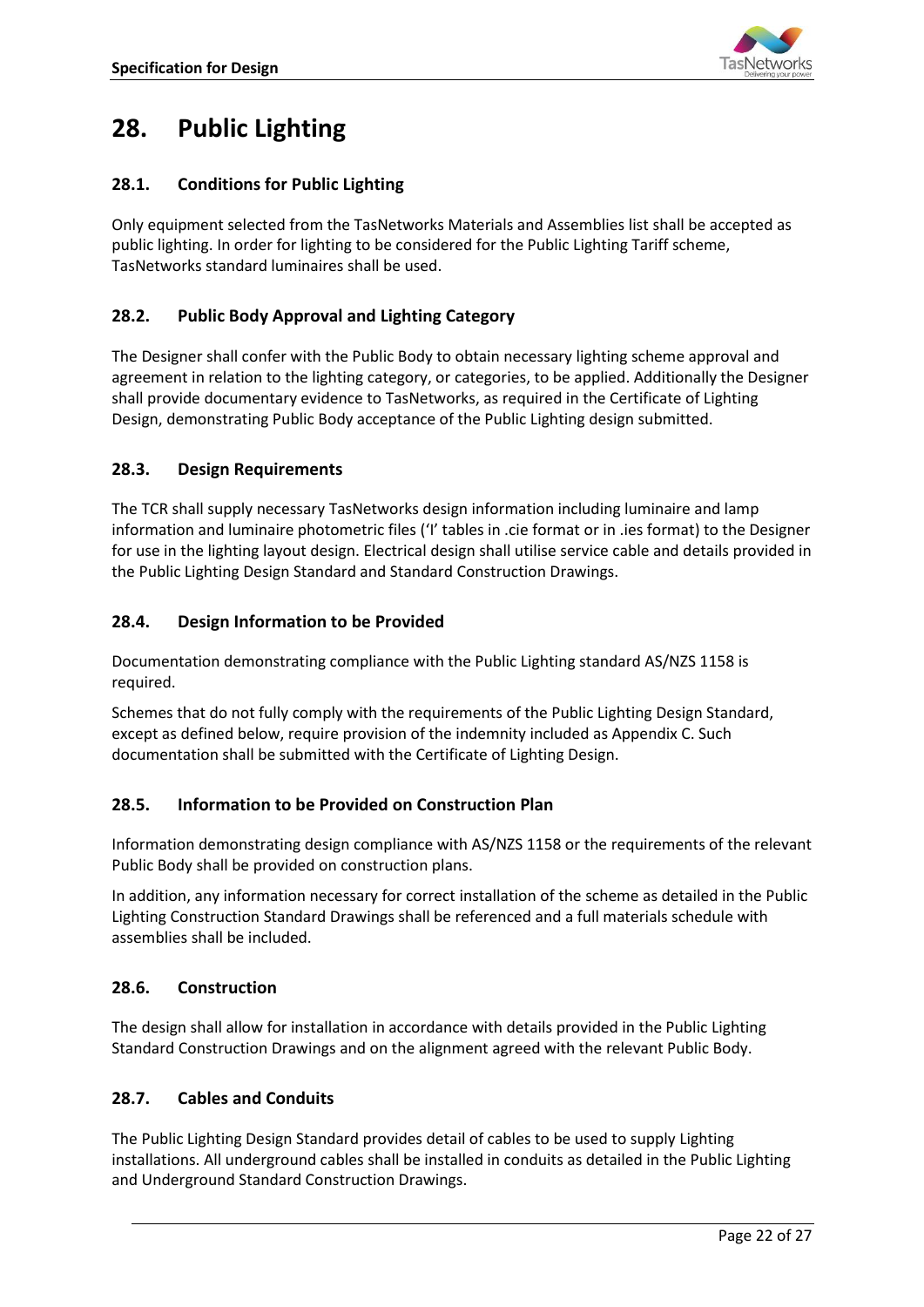

#### <span id="page-22-0"></span>**28.8. Earthing**

All TasNetworks standard Public lighting columns shall be earthed with an earth conductor installed with the supply cabling in accordance with details provided in the Public Lighting and Underground Construction Standard Drawings.

The earthing cable shall be bonded to the earth bar at the first Turret/Cabinet provided with an earth rod. At each column the earth cable shall be bonded to the column.

The earth conductor shall be installed with the supply cabling and shall have a cross sectional area in accordance with the Australian /New Zealand Wiring Rules AS/NZS 3000.

### <span id="page-22-1"></span>**28.9. Pedestrian Floodlighting**

Should supplementary floodlighting be required at pedestrian crossings, TasNetworks shall provide the specifications.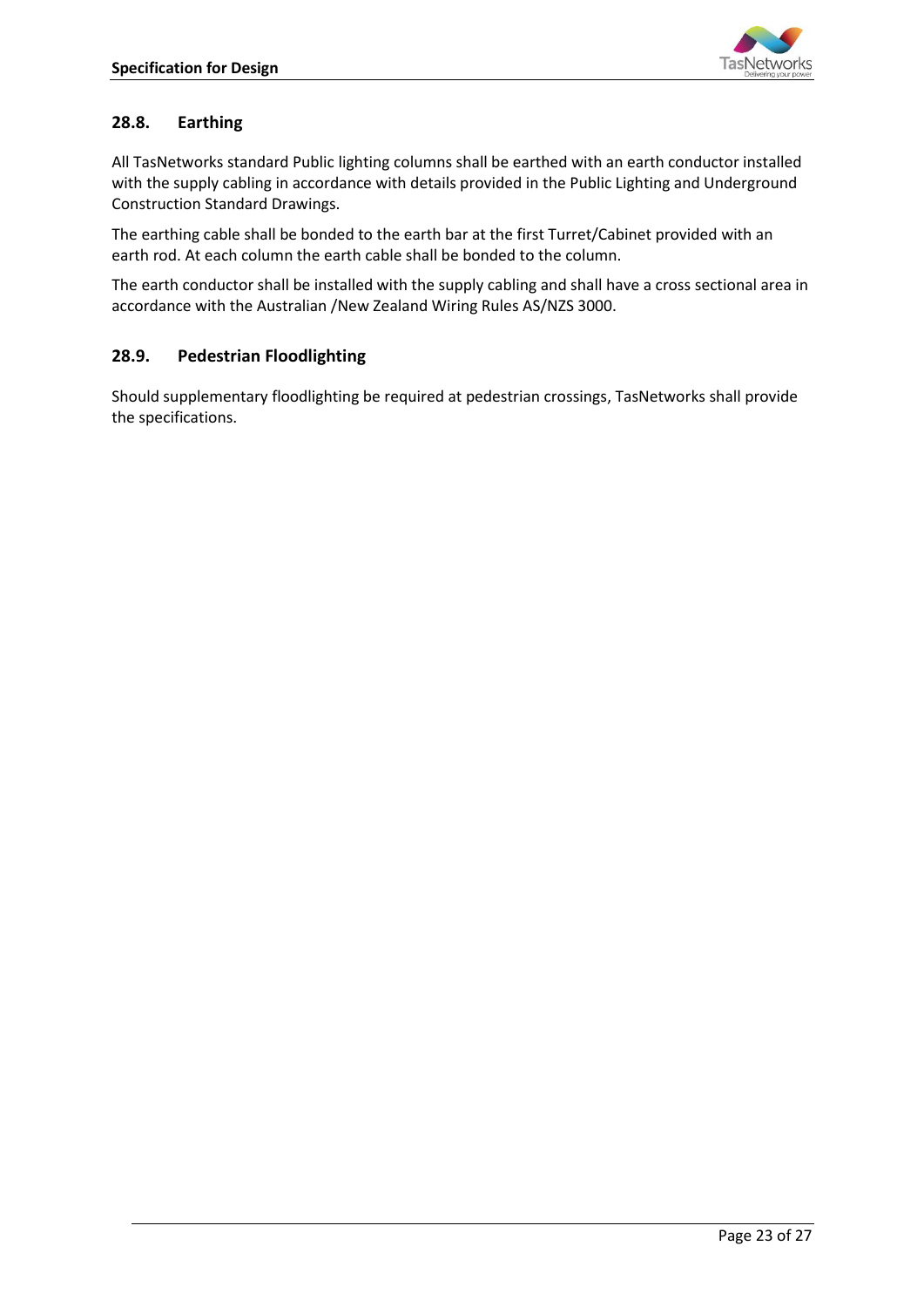

# <span id="page-23-0"></span>**Appendix A: Certificate of Electrical Reticulation Design**

|                    | <b>PROJECT NAME:</b>                                                                                                                                                                                                 |  |  |
|--------------------|----------------------------------------------------------------------------------------------------------------------------------------------------------------------------------------------------------------------|--|--|
| <b>PROJECT No:</b> |                                                                                                                                                                                                                      |  |  |
| <b>LOCATION:</b>   |                                                                                                                                                                                                                      |  |  |
|                    |                                                                                                                                                                                                                      |  |  |
|                    |                                                                                                                                                                                                                      |  |  |
| οf                 |                                                                                                                                                                                                                      |  |  |
| following:         | being the Developers' Electrical Designer for the above Project do herby certify that TasNetworks'<br>requirements in accordance with Specifications for URD Design have been completed, including the               |  |  |
| (i)                | All necessary approvals have been obtained and other authorities notified - refer Section 6<br>(Project Approvals).                                                                                                  |  |  |
| (ii)               | Required Design Material has been submitted - refer Section 16 (Design Material to be<br>Submitted for Audit).                                                                                                       |  |  |
| (iii)              | Construction Plan complies with Section 11 (Construction Plan).                                                                                                                                                      |  |  |
| (iv)               | Use of TasNetworks' current standard construction details in accordance with the<br>Underground and Public Lighting Construction Standard Drawings, as applicable (except as<br>directed in writing by TasNetworks). |  |  |
|                    | Design Sign-off:                                                                                                                                                                                                     |  |  |
|                    | (Designer to Sign)                                                                                                                                                                                                   |  |  |
|                    | Certified Practicing Engineer certification:                                                                                                                                                                         |  |  |
|                    | (CPEng to Sign)<br>(CPEng Number)                                                                                                                                                                                    |  |  |
|                    |                                                                                                                                                                                                                      |  |  |

| Attachments: | Circulation: |
|--------------|--------------|
|              |              |

1 Project approvals – refer Section [6](#page-9-3) - Project File

2 Construction Plan – refer Sectio[n 11](#page-10-3)

3 LV Drop calculations both electronic and hard copy form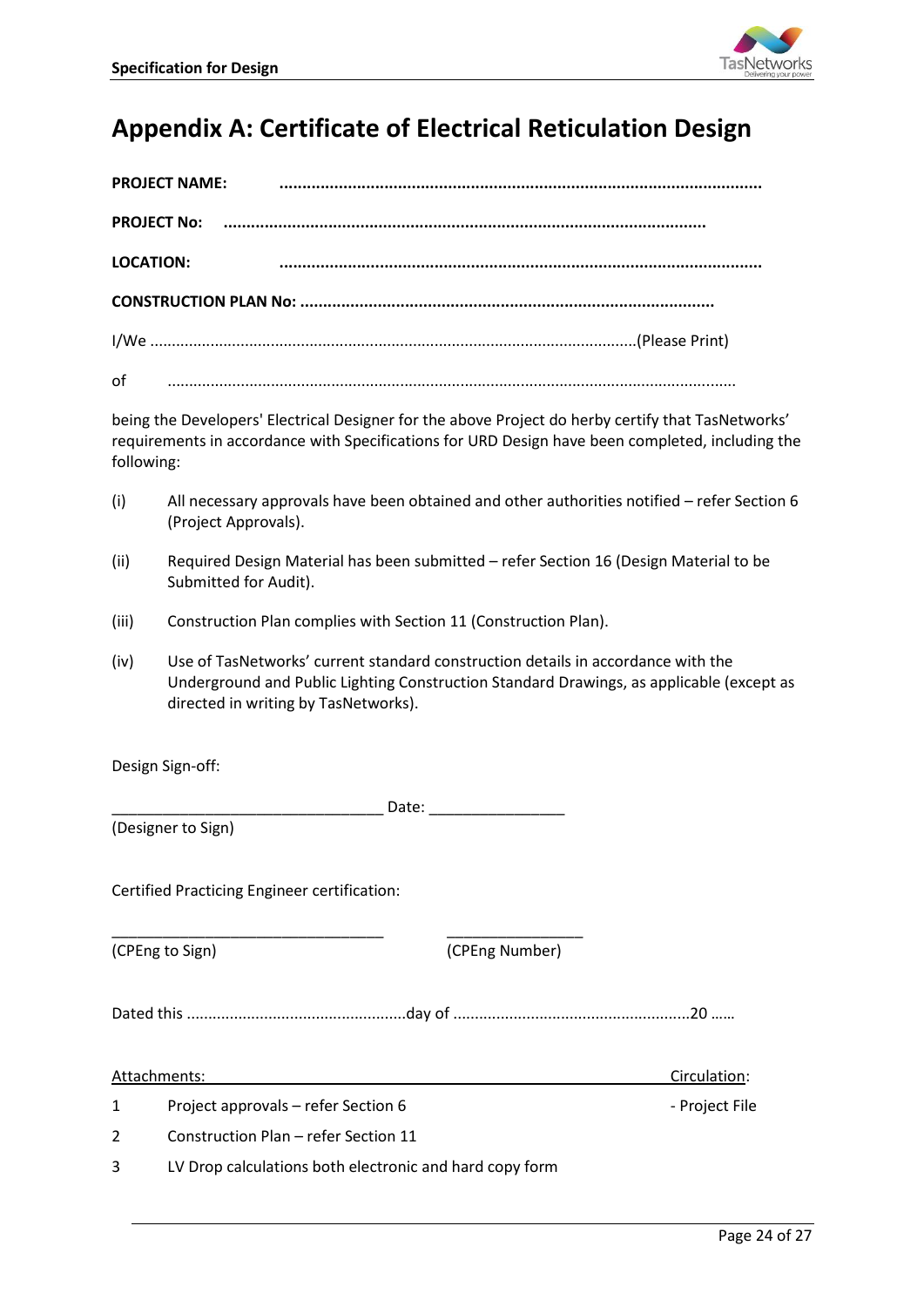

4 Additional documentation required by the TCR (if applicable)

# <span id="page-24-0"></span>**Appendix B: Certificate of Lighting Design**

| <b>PROJECT NAME:</b> |  |
|----------------------|--|
|                      |  |
| LOCATION:            |  |
|                      |  |
|                      |  |
| of                   |  |

being the Developers' Lighting Designer for the above Project do herby certify that TasNetworks' requirements in accordance with this Specification for Underground Residential Subdivision Design have been completed, including the following:

- (i) Documentation to demonstrate Public Body lighting scheme approval and agreement with the lighting category, or categories, to be applied.
- (ii) Documentation to demonstrate compliance with AS/NZS 1158 (note that compliance parameters are found in AS/NZS 1158.3.1:2005 Appendix E for CAT P or AS/NZS 1158.1.1:2005 Appendix D for CAT V).
- (iii) Documentation to demonstrate acceptance by the Public Body of the lighting design including the alignment and location of columns.
- (iv) Should the Public Body not require AS/NZS 1158 compliance, the TasNetworks "Non-Standard Public Lighting Indemnity Form", Appendix C of this document, is required to accompany this certificate. Refer Section [28.4.](#page-21-4)
- (v) Use of TasNetworks' luminaire photometric data.
- (vi) Use of TasNetworks' current standard lighting components in accordance with the Distribution Design Standard – Public Lighting (except as specified in Clause [28.9\)](#page-22-1)

Dated this ......................................................day of ..........................................................20 .

\_\_\_\_\_\_\_\_\_\_\_\_\_\_\_\_\_\_\_\_\_\_\_\_\_\_\_\_\_\_\_\_ \_\_\_\_\_\_\_\_\_\_\_\_\_\_\_\_

(CPEng to Sign) (CPEng Number)

Attachments: Circulation: Circulation: Circulation: Circulation: Circulation: Circulation: Circulation: Circulation: Circulation: Circulation: Circulation: Circulation: Circulation: Circulation: Circulation: Circulation: C

Documentation as detailed in (i) to (iv) above example the set of the Project File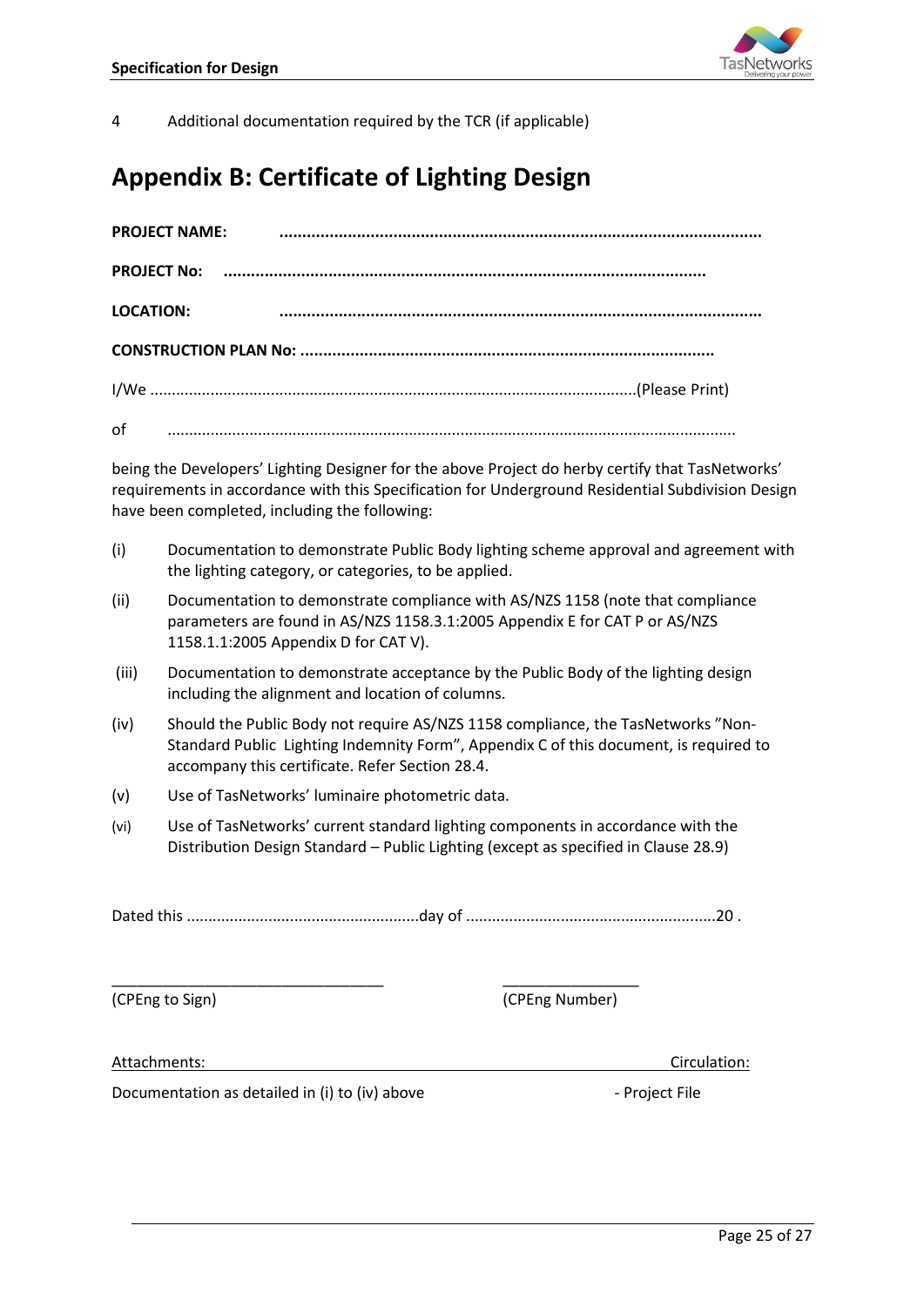

### <span id="page-25-0"></span>**Appendix C: Non-Standard Public Lighting Indemnity Form**

To: Tasmanian Networks Pty Ltd ("TasNetworks")

#### **Indemnity**

- **1. <Insert name of Council Name here>**(the **Council**) has an obligation to construct, maintain and improve local roads in its area.
- **2. <Insert Name of Developer>**[(the **Developer**) is reconfiguring *<Lot Number, Property description>]* (the **Lot**) within the Council's area, and has, as a condition of the reconfiguration, been required to construct a road, including providing public lighting for that road, to service the Lot.
- **3.** The lighting scheme arrangements shall be as follow:
	- a. If the lighting scheme is under the Private Contract light tariff, TasNetworks will operate and maintain the luminaire
	- b. If the lighting scheme is under the Private Road light tariff, TasNetworks will own, operate and maintain the luminaire
- **4.** The Council has approved the design specification of the public lighting.
- **5.** The Council indemnifies and shall keep indemnified TasNetworks against all actions, suits, proceedings, claims, demands, costs, losses, damages and expenses howsoever caused arising out of any deficiencies, deviations or differences between the design specification and AS/NZS 1158 (including for death, personal injury, property damage and the legal costs of enforcing this indemnity).

Dated this and a control of the control day of the control of the 20 and 20 and 20 and 20 and 20 and 20 and 20

……………………………………………………………… on behalf of the Council

……………………………………………………………… Witness